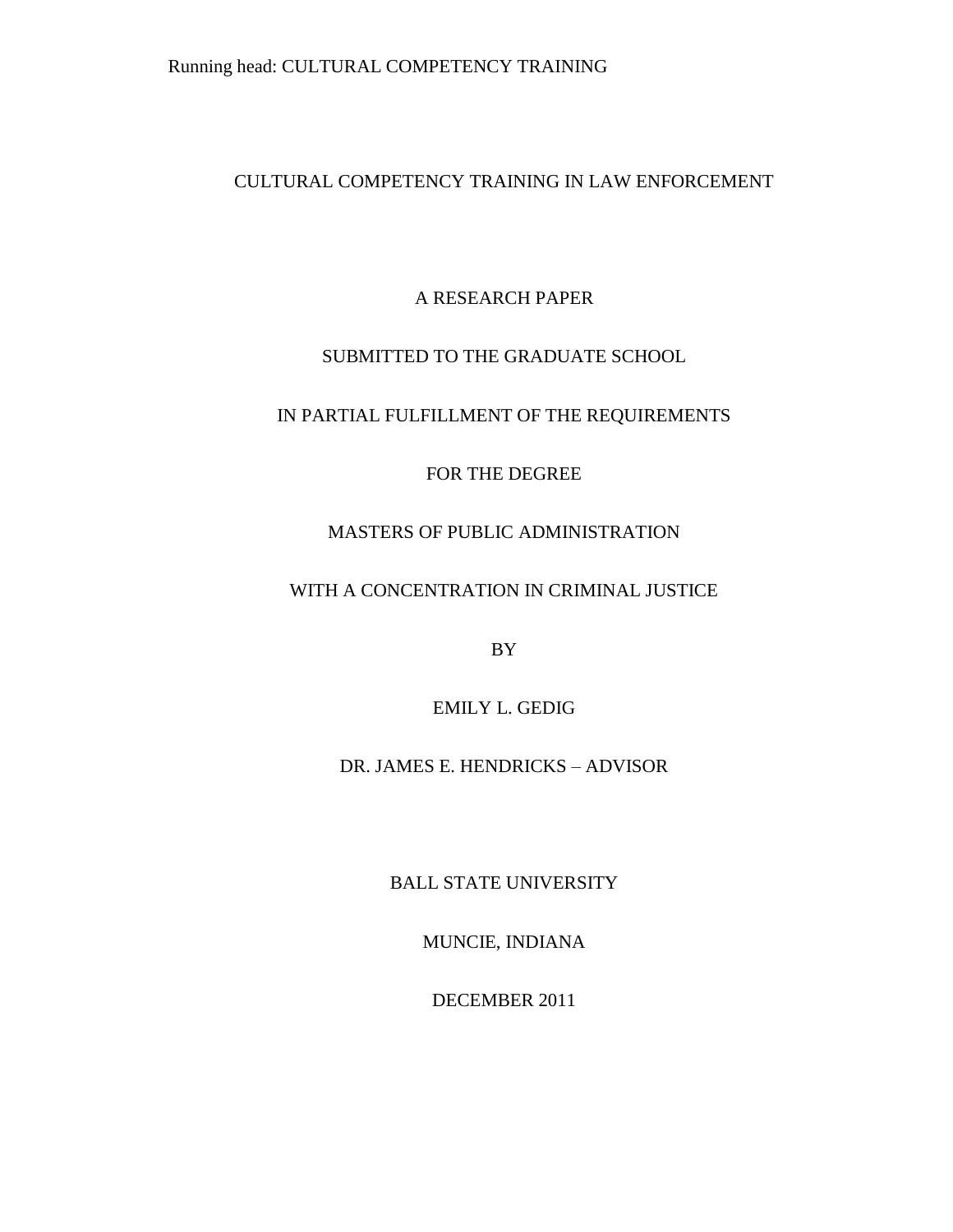### Author Note

Emily L. Gedig, Criminal Justice and Criminology, Ball State University.

The review of the literature evolved as a result of my participation, through my graduate student assistantship, on a cultural competency project with Dr. Hendricks, my advisor. I am appreciative of the support I received from Dr. Hendricks in conducting the review of the literature as well as the opportunity to assist him in the developing instructional modules for a cultural competency project. From outlining the modules, and providing organization of the project through the reading and editing of this literature review, Dr. Hendricks provided much guidance and assistance.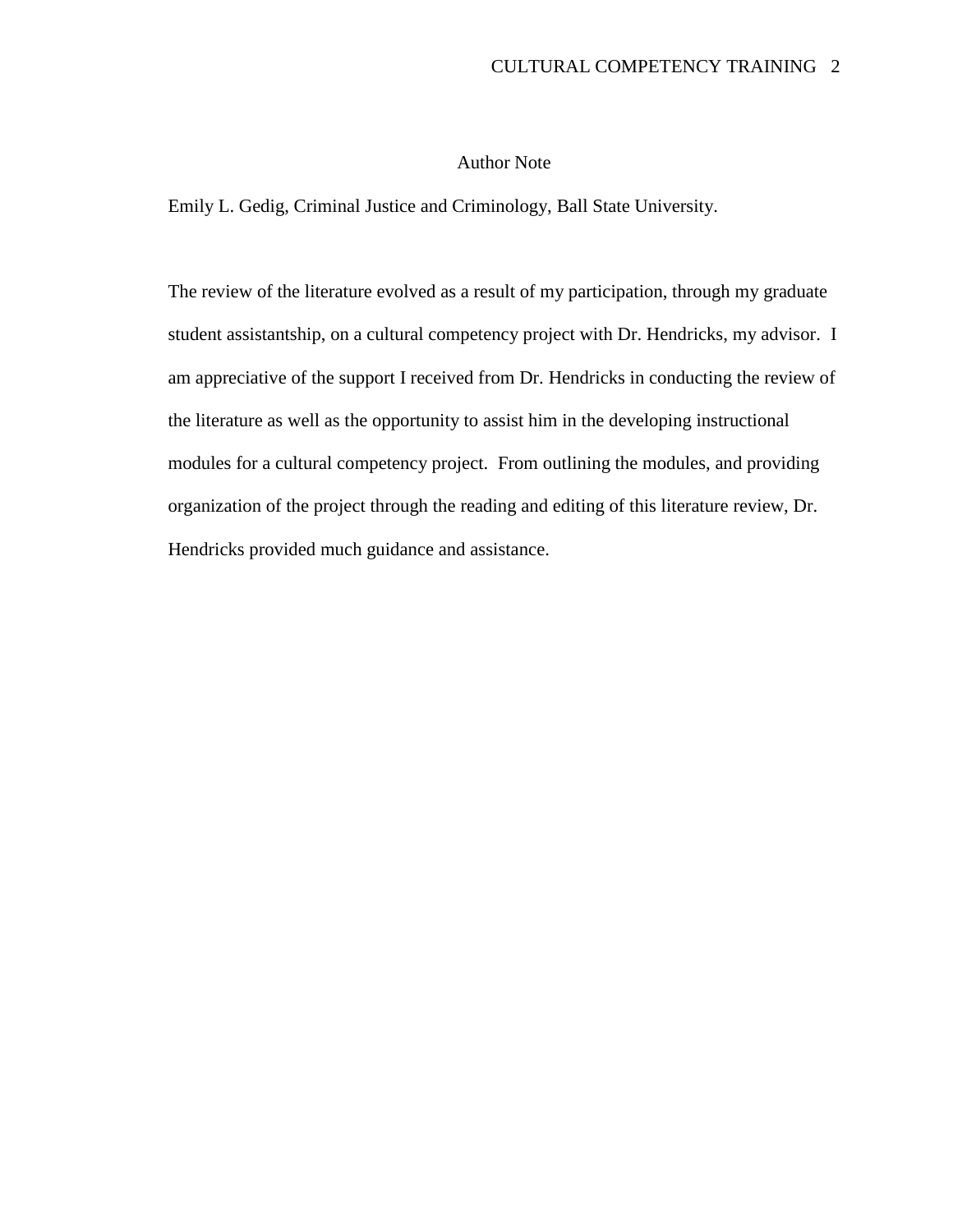### Abstract

Cultural competency training develops sensitivity to issues of social, geographic, economic, and language diversity and related challenges faced by historically marginalized populations. Effective law enforcement can build positive relationships with community members more easily, which leads to a community that will appreciate and better understand officers' actions while interacting with them. Law enforcement personnel and departments that find ways to improve community affairs tend to reduce civil confusion and potential conflicts. Officers trained to work with and gain understanding of all ethnic, racial, cultural, and gender groups will result in better community and police relations. The purpose of this paper is to show that police officers trained in cultural competency are better prepared, more confident and better equipped to meet the needs of the community, as well as their own personal and professional goals throughout their law enforcement career.

### DECEMBER 2011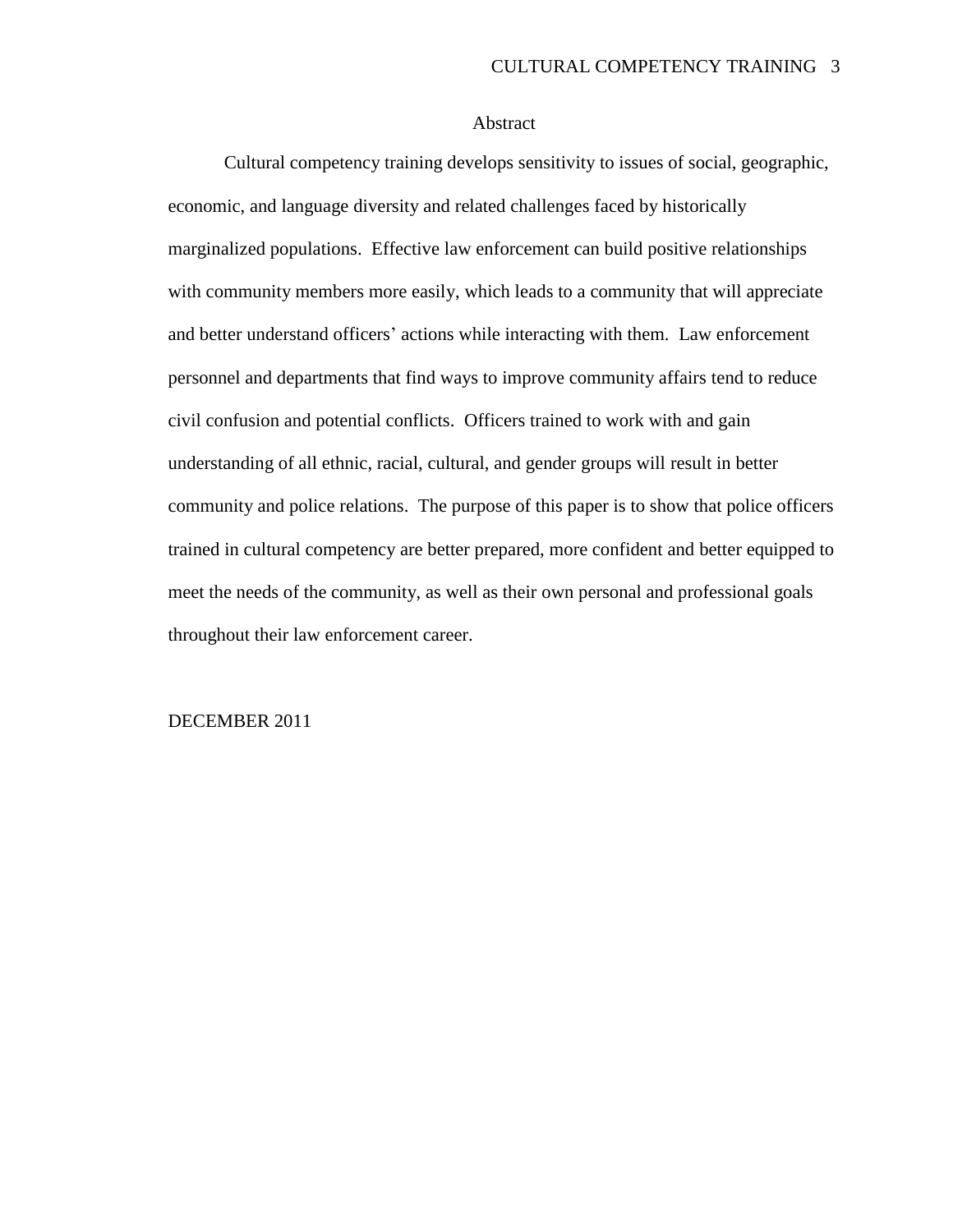### I. Introduction

A. Cultural competency training for law enforcement

### II. Literature Review

- A. Changes within law enforcement
	- i. Review of past law enforcement duties compared to modern day duties
	- ii. Requirements for a successful law enforcement officer
- B. Cultural competency training for law enforcement
	- i. Need for cultural competency training
	- ii. Topics necessary for cultural competency training
	- iii. Benefits of cultural competency training
- C. Cultural Training Programs
	- i. Review of past programs
		- b. Societal changes that initiated cultural training programs
		- a. Cultural training programs 1970 to present
	- ii. Results of past training programs

#### E. Program Delivery

- i. Cognitive types of law enforcement officers and how to best teach them
- ii. Review of different modes of delivery for cultural training programs
- iii. Assessment of training participants
	- a. Measuring for desired results
- D. Best practices learned for developing cultural training programs
	- i. Best practices developed from research

III. Conclusion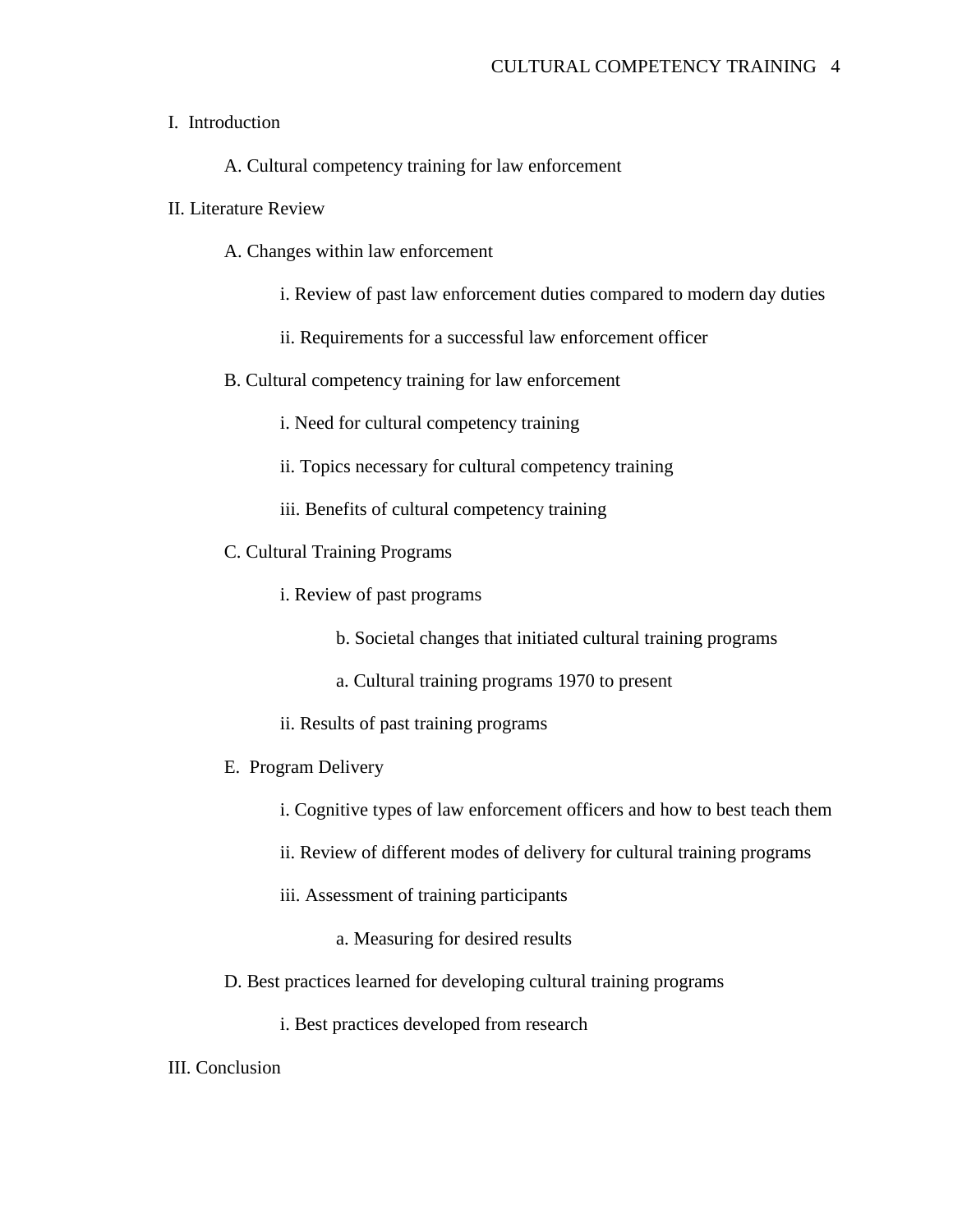IV. References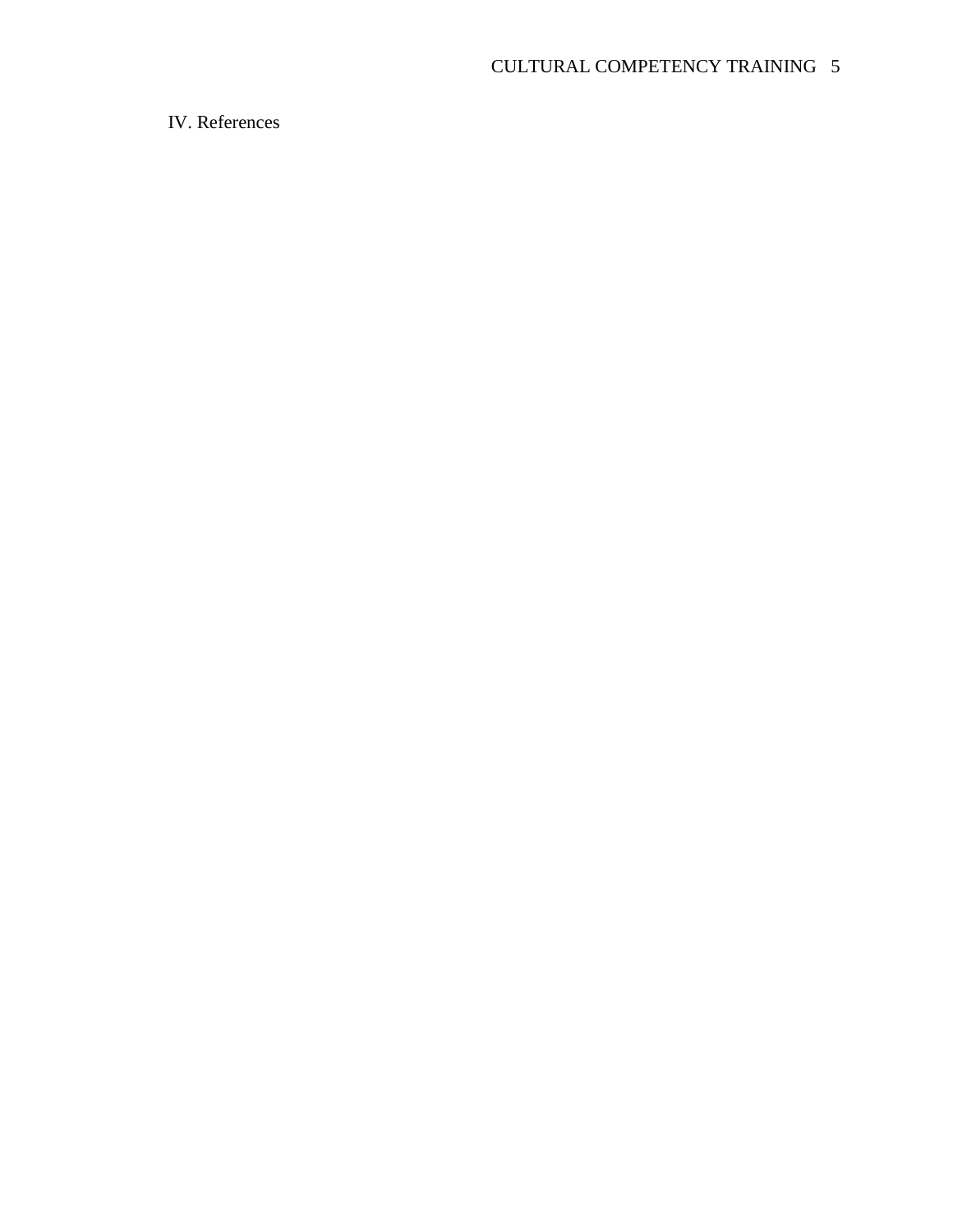Cultural Competency Training for Law Enforcement

Cultural competency training develops sensitivity to issues of social, geographic, economic, and language diversity and related challenges faced by historically marginalized populations. Cultural competency training provides critical skills for law enforcement who may be working with a population whose backgrounds are different from their own. Law enforcement personnel and departments that find ways to improve community affairs tend to reduce civil confusion and potential conflicts. Officers trained to work with and understand all ethnic, racial, cultural, and gender groups will result in better community and police relations.

Effective law enforcement can build positive relationships with community members more easily, which leads to a community that will appreciate and better understand officers" actions while interacting with them. The purpose of this paper is to show that police officers trained in cultural competency are better prepared, more confident and better equipped to meet the needs of the community, as well as their own personal and professional goals throughout their law enforcement career. Requiring cultural competency training for all police officers could increase community safety, officer confidence, and meet society"s expectations of the modern day police officer.

#### **Literature Review**

Police officers are the most visible elements of government in a civil society. Police officers have an extremely important job that requires personal commitment, direct involvement with the public and a focus on welfare and peace in communities. One of the primary duties of the police force is to maintain safety and security in communities. Their work is dangerous and requires commitment and hard work.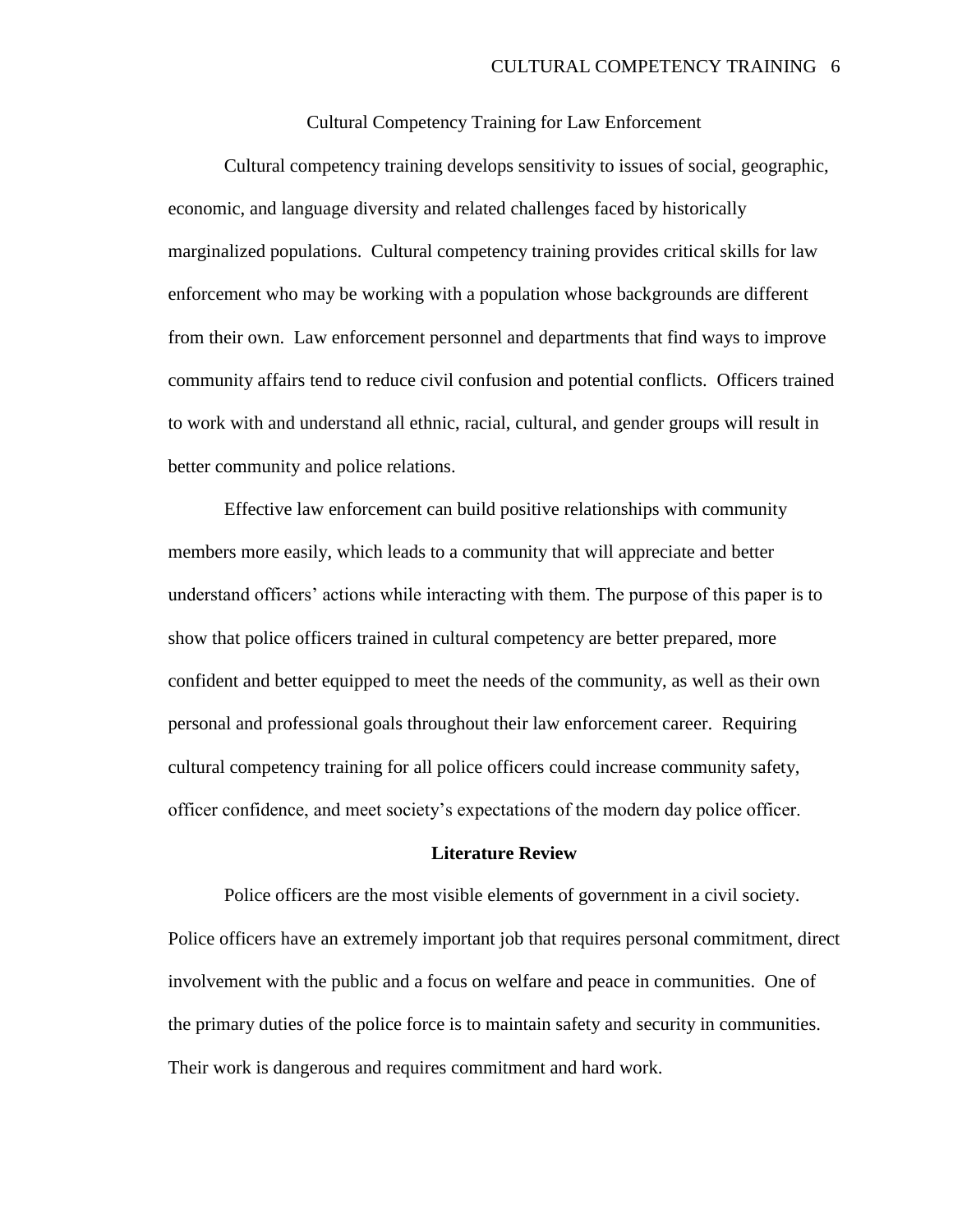For any police department good personnel is the key to a successful and effective department, but also the most expensive. Personnel spending for police budgets are the highest, reaching as high as 85 % (Thibault, Lynch, & McBride, 2011). Police officers are an imperative part of the criminal justice system. Fraught with burn out rates, continual hiring freezes, unqualified candidates, and budget cuts, it is extremely important to ensure the most qualified and trained individuals are hired into these positions.

As agreement among researchers on what constitutes an effective police officer tends to be scarce, Goldstein's (1977) explanation of the make-up of a good police officer will be used in this paper. According to Goldstein:

"…effective police officers should possess these five qualities:

- (1) Intelligence;
- (2) Tolerance and understanding of cultural differences;
- (3) Values which support controls on police conduct;
- (4) Self-discipline; and
- (5) The ability to control one's emotions" (19).

Roberg (1978) reported that to be effective, an officer must understand the sociological and psychological make-up of the community in which he or she polices. Lawrence Sherman (1980) addresses the four major aspects of police work:

1. Detection activities, including style of uniformed patrol, decisions to take crime reports from a complainant, and decisions to stop and question someone;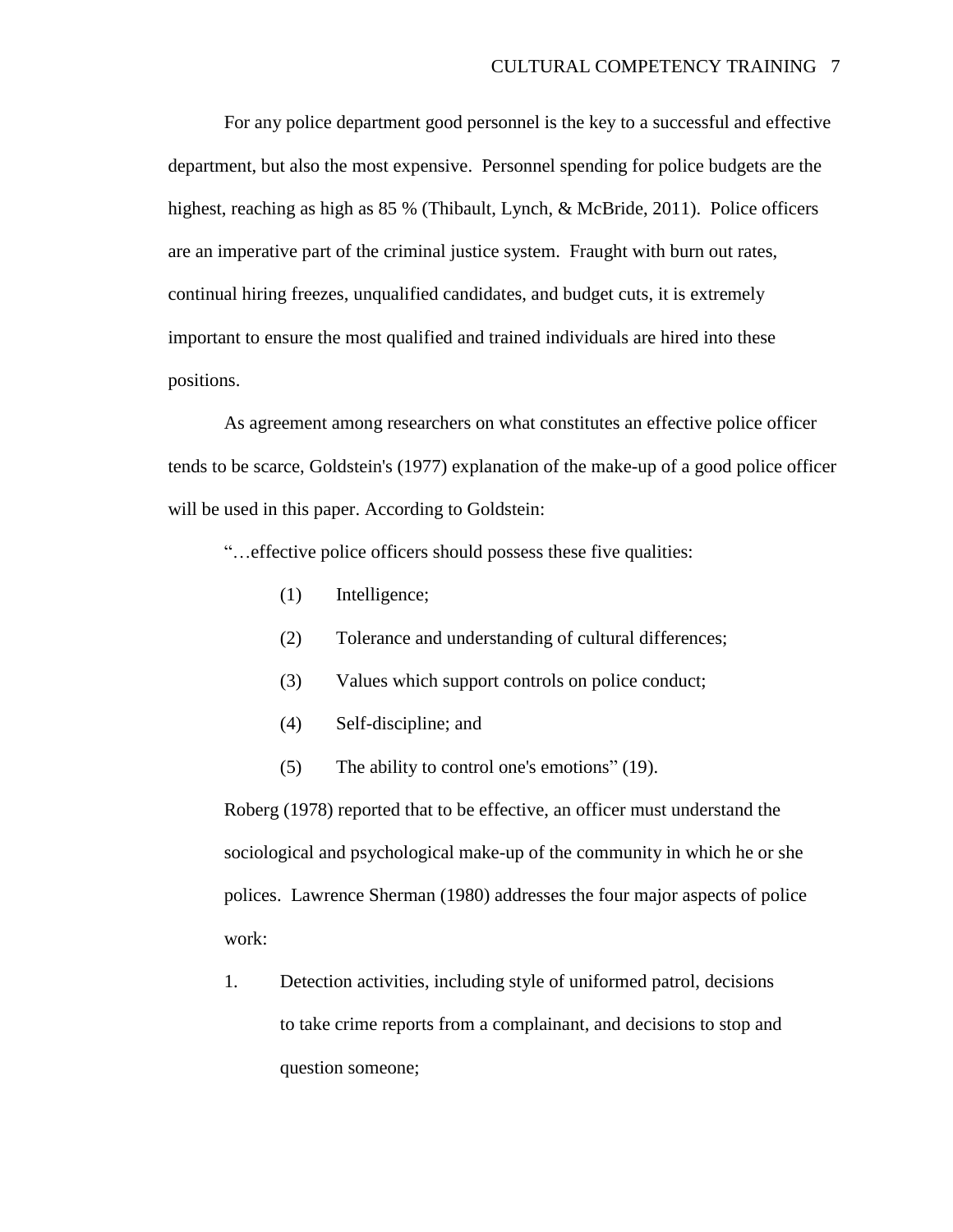- 2. Decision to arrest;
- 3. Police "service" behavior, a residual category that includes such diverse items as the manner in which police settle disputes and their demeanor in interacting with citizens; and
- 4. Police violence, the justified and unjustified use of and physical force against citizens" (69).

These aspects are still important roles within police work today. It may seem that policing hasn"t changed much over the past 30 years; however, much has changed and current police officers, as well as future police officers, must adjust and possess a wide variety of skills to execute their jobs correctly, appropriately, and legally.

It is a severe liability for a department to hire an individual who is not the right fit for the job. The normal age for entry-level police officers ranges from 18-29; some departments believe that accepting younger applicants results in a lack of mature judgment. Sherman (1980) suggests that younger officers are more aggressive and more likely to make mistakes. Research also suggests that younger officers were also assaulted more often (Sherman, 1980).

In a later article, *Changes in Hiring of Police Would Arrest Trouble,* (1987) Sherman recalls the Nixon era when some police agencies instituted mass hiring, which resulted in improper screening of officers, increased disciplinary actions against officers, increased drug use and corruption among police officers. Sherman cautions "youth and police work do not mix well" (16). He suggests departments hire individuals no younger than 25 years of age, stating "research shows dramatic differences in behavior before and after the age of 25" (16).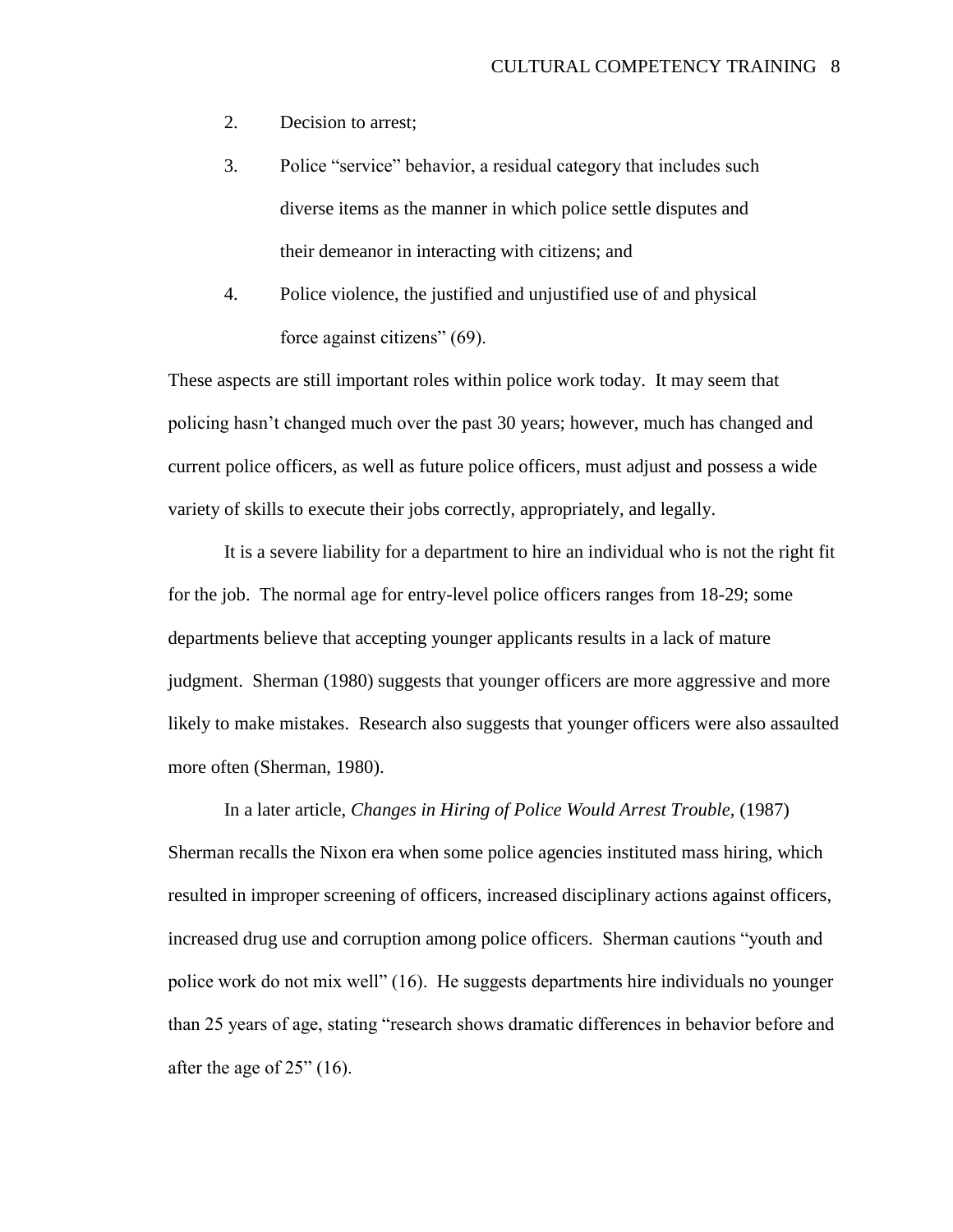**A Good Officer.** The criteria for good police performance must be established. Problems arise when defining effective police performance because there is considerable ambiguity in distinguishing what makes an effective police officer (Smith & Aamodt, 1995). An example given by Carter and Sapp (1989) is that cynicism and authoritarianism are generally considered to be poor traits for a person to possess, but some critics believe that police officers need to be authoritarian and cynical so they will not be viewed as gullible. Differing interpretations of whether traits are positive or negative could be due to the wide range of duties of an officer.

In *Davis v. Dallas,* the United States Court of Appeals expressed the opinion that police officers hold a "professional type" position. This characterization was based on several factors:

- Officers must be able to diagnose problems in confusing, variable situations;
- Based on their diagnosis, officers must make timely discretionary decisions;
- Their responsibilities and authority are broad and performed under minimal direct supervision;
- Officers must be highly adaptable to handle volatile emotions one moment, and, great interpersonal sensitivity the next;
- They must be able to make rapid critical decisions in circumstances of great stress; and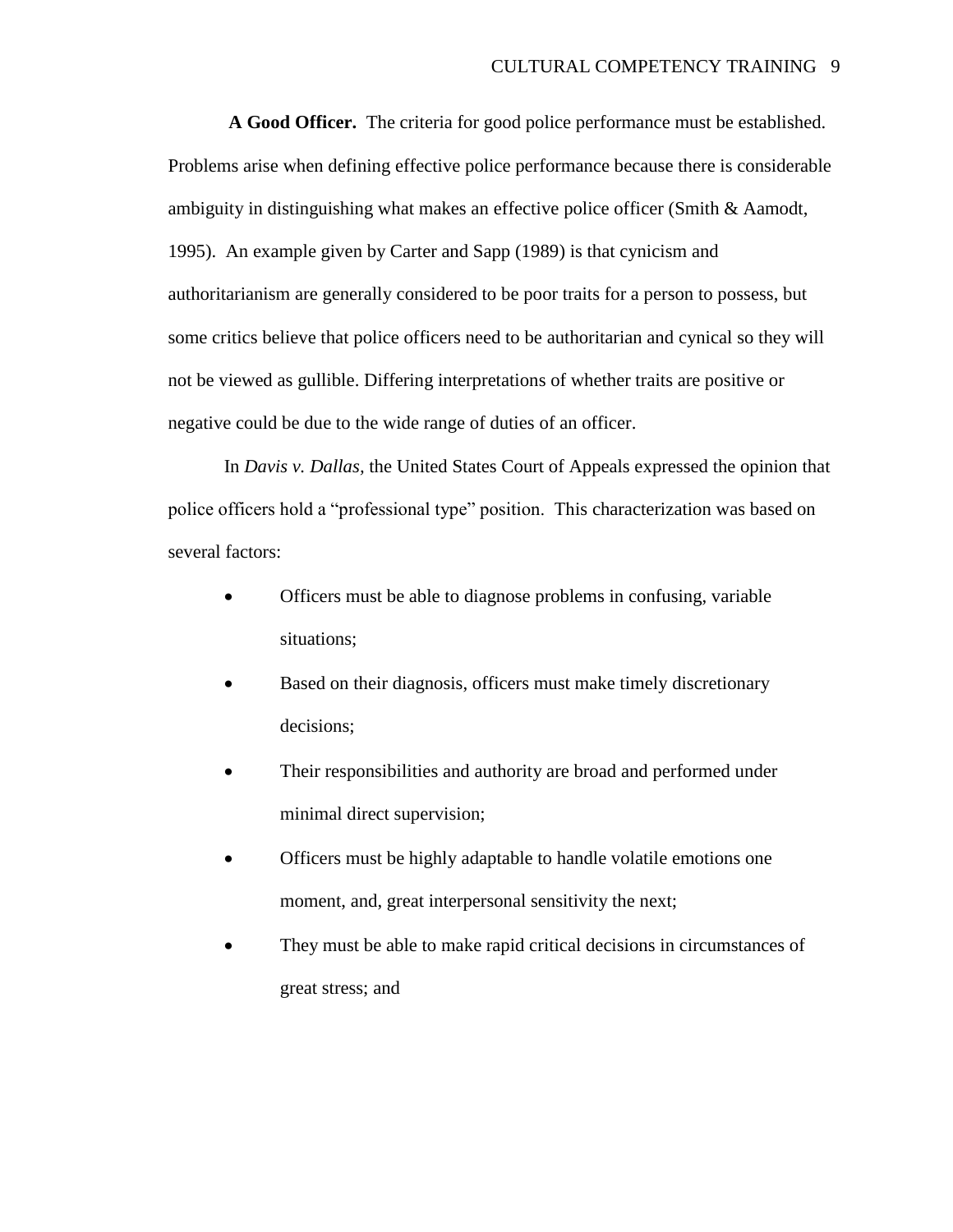They must be able to apply the law fairly and equitable, just as other criminal justice professionals such as prosecutors and judges (*Davis v. Dallas*, 1985).

The Court's opinion concluded that it was the college-educated officer who best fulfilled these roles.

Most officers must complete an academy curriculum that bears little similarity to higher education. Yet, we expect them to understand and apply the law evenly. We expect them to grasp the nature of social problems and the psychology of people with different racial, cultural, and attitudes toward the law. We expect officers to act professionally at all times. We expect them to effectively handle disputes involving people from varying cultural, racial, and socio-economic backgrounds and make decisions according to their moral code without supervision at times. Higher education helps sharpen these skills that we require of our officers to successfully accomplish all that we require of them (Bowman, 2004).

*Higher Education.* Studies show that college educated police officers are calmer on duty, more professional, have fewer incidents with citizens, and communicate more effectively. All of these factors lead to fewer complaints, which help lower the police department's liability. College educated officers have better problem solving skills, make better ethical decisions, and perform their roles more effectively than their fellow officers without college education. Officers with college education are more confident with their career choice, which leads to fewer sick days and more cost savings for the police department (Bowman, 2004). The recommendations of the President's Commission on Law Enforcement and the Administration of Justice, established in 1967, was "that all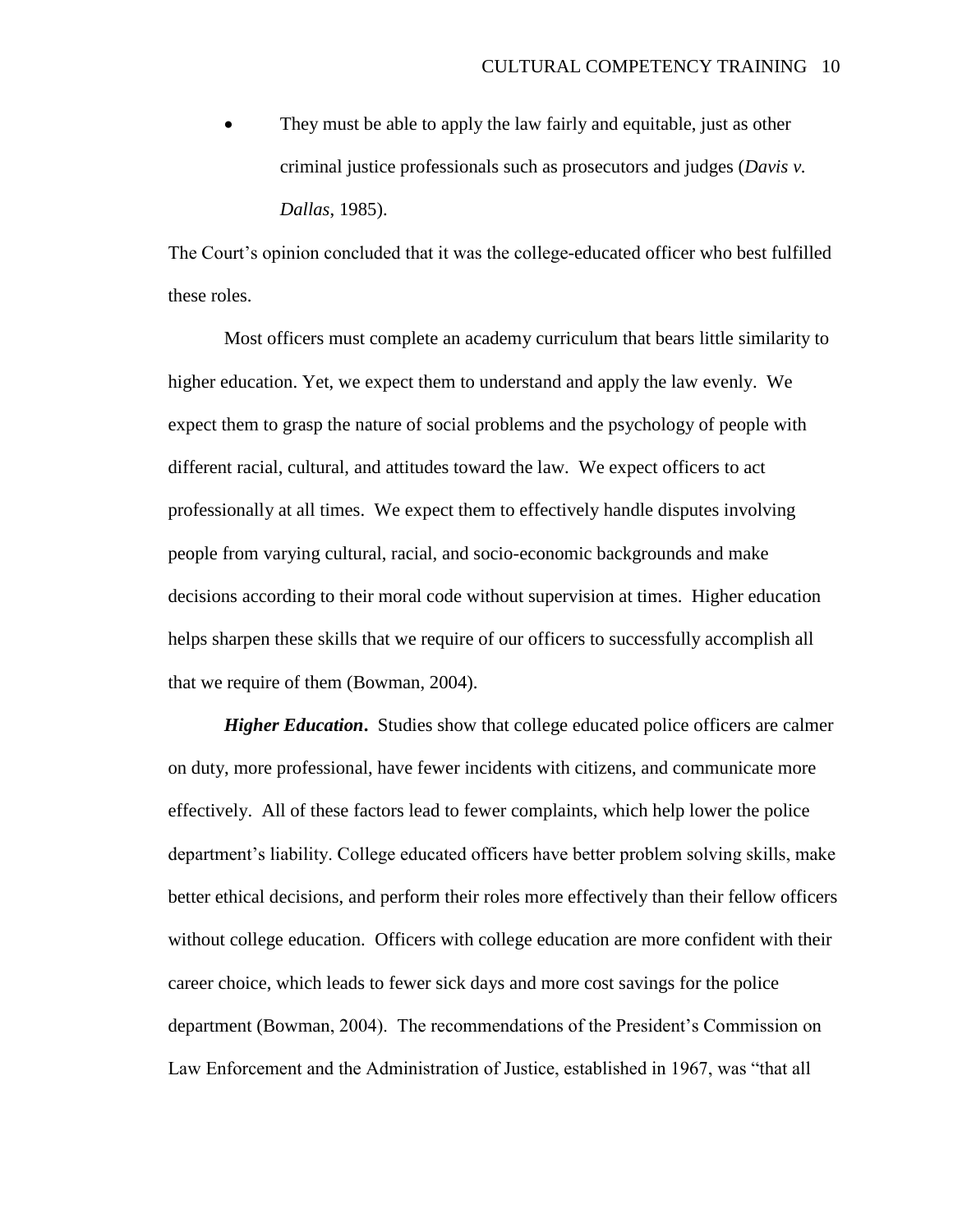police personnel with general enforcement powers have baccalaureate degrees" (Travis, 1995, "Education in Law Enforcement," para. 1). This was of course, presented as the "ultimate goal" rather than an immediate goal (para. 1).

Numerous studies since the 1970s have suggested that a college education enhances law enforcement. Bowman (2004) suggests that "the benefits of employing officers with a higher education include:

- Better behavioral and performance characteristics;
- Fewer on-the-job injuries and assaults;
- Fewer disciplinary actions from accidents and force allegations;
- Less use of sick time;
- Greater acceptance of minorities;
- Decrease in authoritarianism, rigidity and conservatism;
- Fewer citizen complaints;
- Promotion of higher aspirations; and
- Enhancement of minority recruitment" (para. 4).

Despite these findings there has been little to no change in the last twenty years in the educational standards for police officers. Most city and state law enforcement agencies require a minimum of a high school diploma, with a few exceptions. The state of Minnesota requires all candidates statewide to have at least a two year degree (Hilal  $\&$ Erickson, 2010) and some city agencies require four-year degrees, like Plano, Texas (Johnson, 2006).

 Liability suits are a significant threat to any police department and they usually stem from a citizen complaint. According to Carter and Sapp (1989):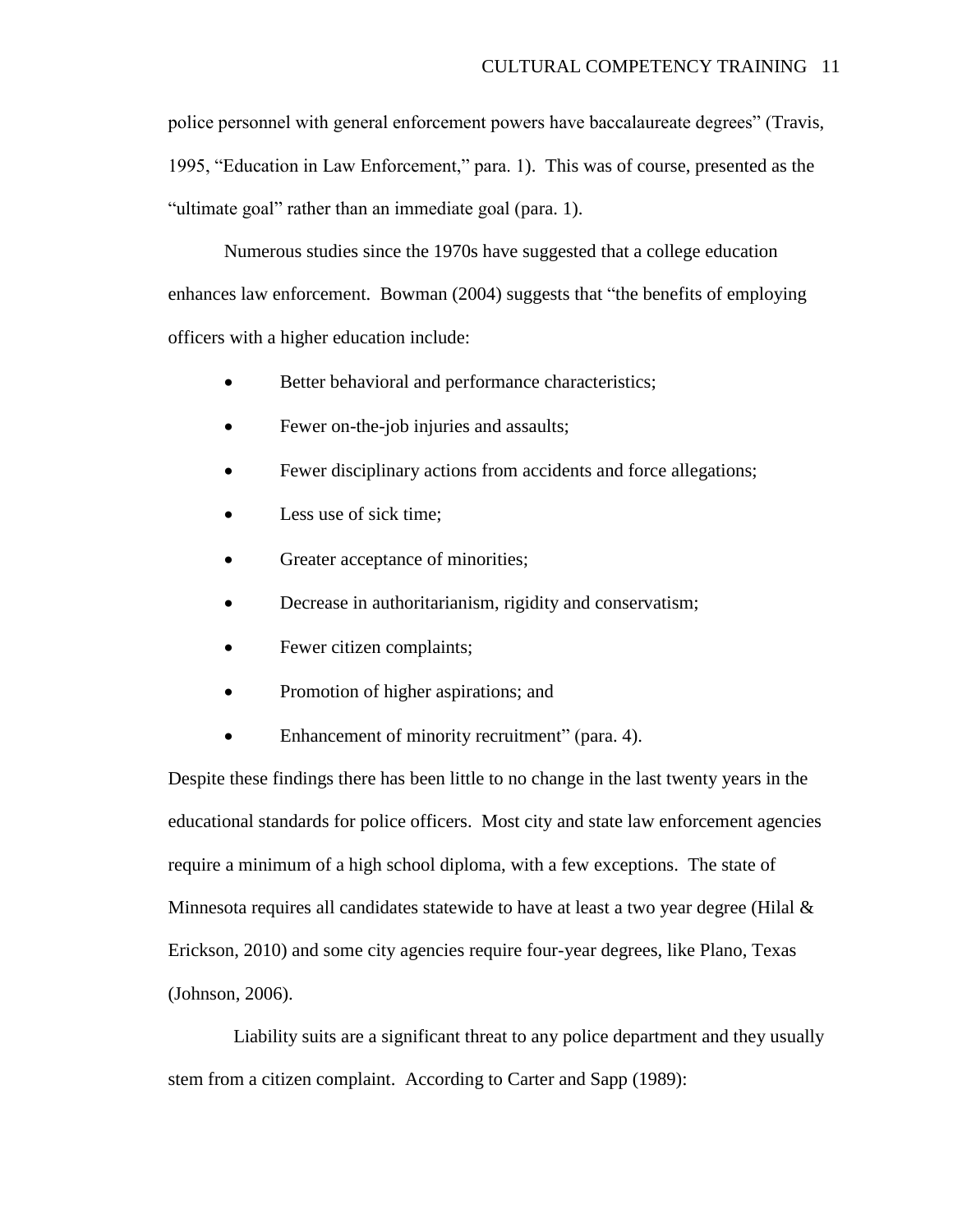When educated officers encountered conflict... the officers will be less likely to resort to force, unlawful means, or disrespect in resolving the conflict. Rather, the officer will tolerate the differences and attempt to medicate a resolution to the problem (155).

There is research that suggests that officers with higher education are more likely to understand the role of police in a democratic society than the non-college officer. College educated officers tend to have an understanding of the role of citizen"s constitutional rights and are more likely to adhere to constitutional mandates, even in circumstances where the officer is certain of an individual's guilt (Carter  $\&$  Sapp, 1989).

Many police liability problems stem from officers who do not understand, know, or appreciate the constitutional framework of legal restrictions imposed by court decisions. The most violated rights are searches, seizures, interrogations, and the use of force. Carter and Sapp (1989) report, "College educated officers understand the rationale for such legal decisions better than non-college educated officers" (155). They also note that educated officers have greater knowledge of organizational rules and values. Most rules and regulations are prepared to protect the department from liability-related problems. Thus, officers who understand rules are more apt to follow them and pose a lower liability risk.

According to Viverette and Mayo (2003), college education encourages ethical and aesthetic development and positively effects student values. To educate officers adequately in the ethical sense they must create a "moral code". This code is one they rely on when decisions must be made without superior guidance. Viverette and Mayo believe liberal education helps to define and foster an officer"s moral code. Education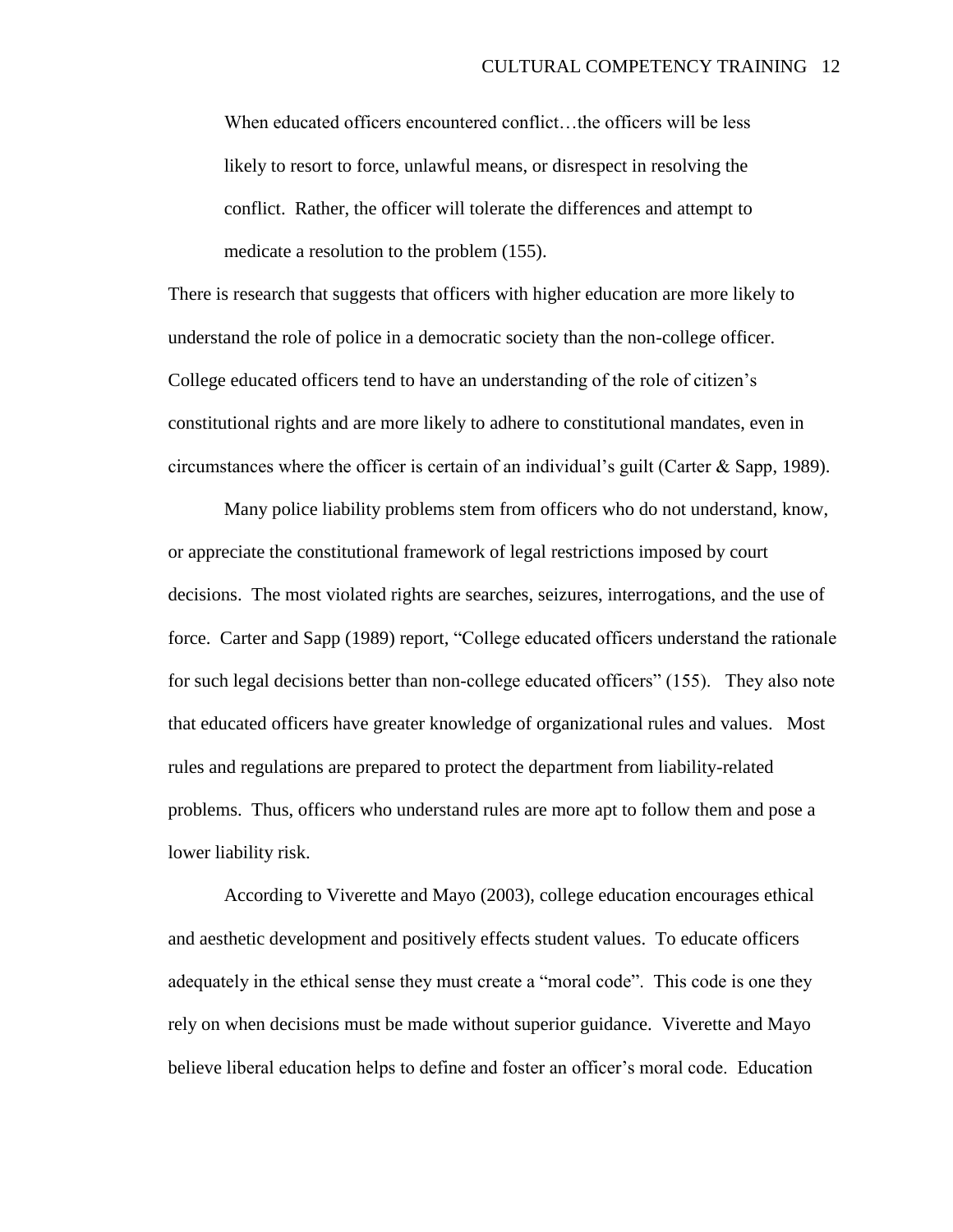teaches them to communicate effectively with people from different cultural and ethnic backgrounds, to understand their viewpoints, and although they may not agree-- they can accept and communicate with them. Officers with college education have developed critical thinking skills, problem solving skills, the ability to communicate effectively with people, they have been exposed to life experiences, which allows them to be comfortable with personal authority when supervisors are unavailable, which may have taken an additional five to ten years of just street experience for them to acquire (Viverette & Mayo, 2003).

Crucial skills that are generally not taught at the police academy include independent and critical thinking. Worden (1985) found "educated officers are…more discretion oriented, perhaps because college encourages independent and critical thought" (n.p.). According to Worden, the police academy trains officers in what to wear, when to eat, how long to run, what will be learned, etc. College allows potential officers to independently decide their program of study, their classes, and whether or not to attend classes.

Worden (1985) adds that the types of studies to which students are exposed such as philosophy, psychology, criminal justice, accounting, and others, make a student think critically. Traits such as intelligence, dependability, common sense, interpersonal skills, good communication, sensitivity, empathy, flexibility, maturity, and comfort with personal authority have been identified as characteristics of a good police officer. Most, if not all, of these characteristics can be learned through a college education and though the life experiences one will have while gaining that education.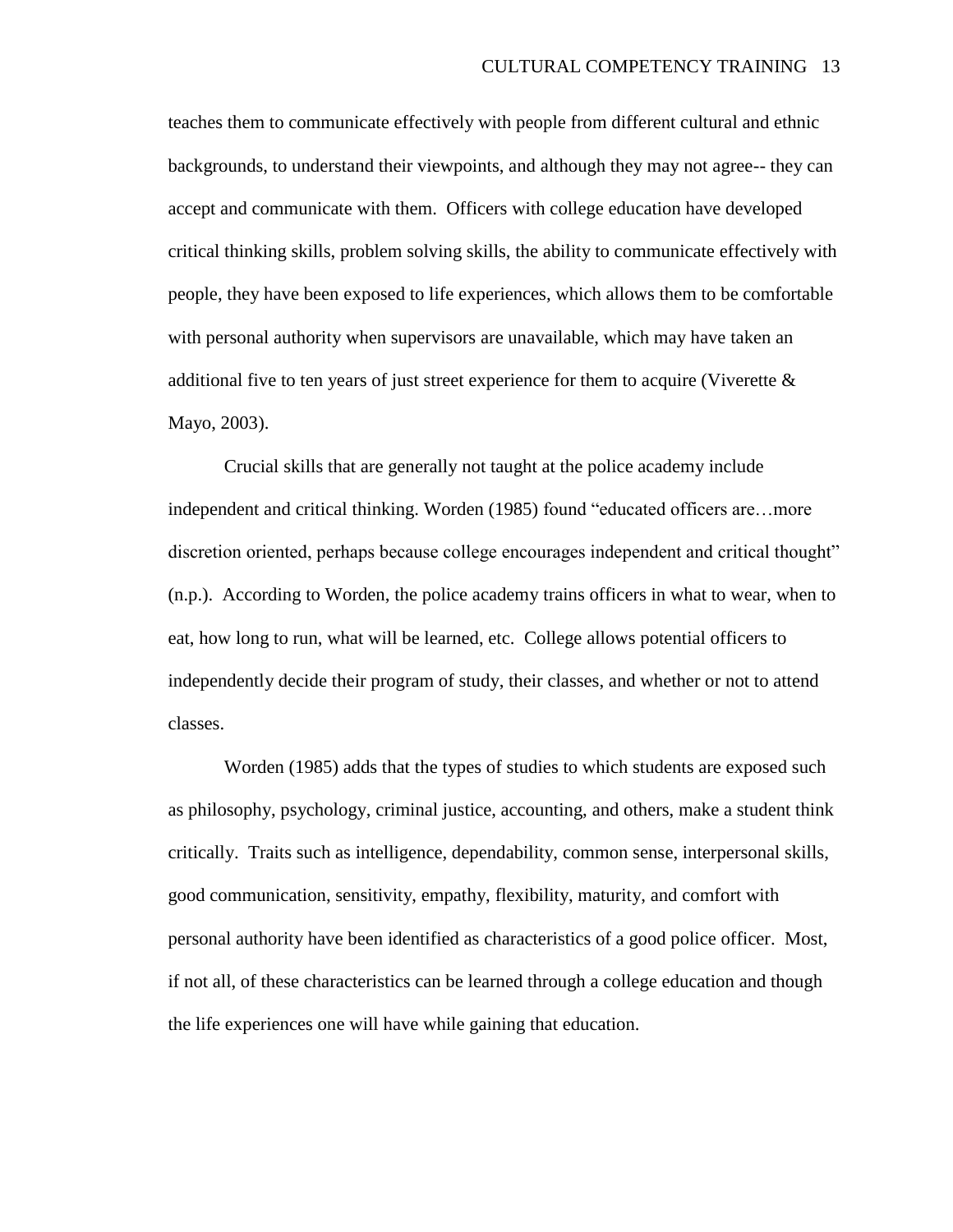Education alone cannot determine whether or not an officer is going to be effective. According to Carter and Sapp (1989), "The most fundamental issue in any aspect of police misconduct is the officer"s behavior. Included in this behavior are officer motivation, intent, decision-making or judgment, and application of both law and departmental procedures" (155). Tyre and Braustein (1992) state, "The nature of policing dictates that officers must consistently make immediate and demanding decisions. These decisions call into play ethical and moral, as well as procedural and legal, questions that are most often made without specific directions from superiors or specific policy directives" (6).

Burns (2010) believes that arrests, searches and the use of force are the "big three" decision-making points for police officers and the base for citizen complaints and disciplinary action. In an analysis of disciplinary action against Florida police officers from 1997 to 2002, the International Association of Chiefs of Police found officers with only high school educations were the subjects of 75 % of all disciplinary actions. However, officers with four year degrees accounted for 11 % of such actions (Burns, 2010, n.p.). It appears that college education significantly reduces the likelihood of disciplinary action occurring. College educated officers are more professional; thus, there are fewer deviations from proper behavior, resulting in appropriate adherence to professional standards and responsibility. When one acts appropriately, he/she receives fewer, if any, disciplinary actions (Carter & Sapp, 1989).

William Scott (1986) states, in his article regarding college education, that police officers are performing different roles "…from pure enforcement of the law to one of dealing with people and their problems. Police…are taking a more holistic approach to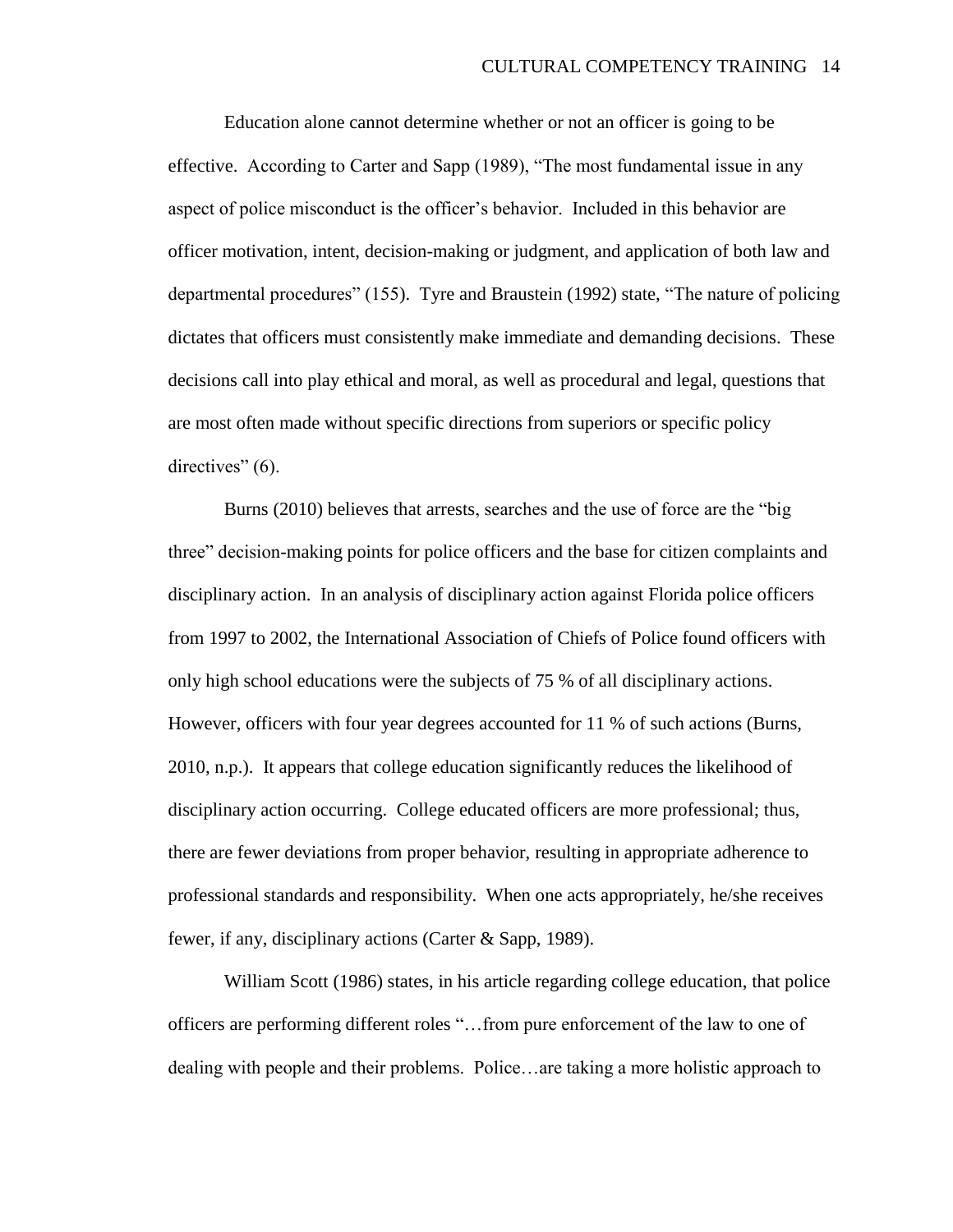the community" (16-17). This role requires police officers to decide between criminal justice or community service solutions when responding to a call. Police officers today are faced with ethical, cultural, racial, and judicial issues on a daily basis. Traditionally, the objective of police recruitment and selection is to find qualified candidates for law enforcement positions in terms of talents, ethics, drive and emotional stability. However, computer skills, human relation skills, and the ability to deal with diverse cultures and perhaps speak a foreign language have become important (Thibault, et al., 2011).

Radelet and Carter (1993) also cite reasons why higher education provides a number of benefits for law enforcement officers:

In addition to learning more about history, law, and ethics, which contributes to an officer"s information base, higher education benefits may include the following:

- 1. Developing greater empathy and tolerance for people with different lifestyles and ideologies, this in turn helps with communication skills;
- 2. Helping officers make decisions and use discretion while handling individual cases without direct supervision;
- 3. Permitting officers to be innovative and flexible while dealing with complex policing strategies, such as problem-oriented or community policing;
- 4. Enabling officers to cope better with stress, resulting in more stable and reliable employees; and
- 5. Helping officers communicate and respond to situations and to the service needs of the public in a civil manner (152).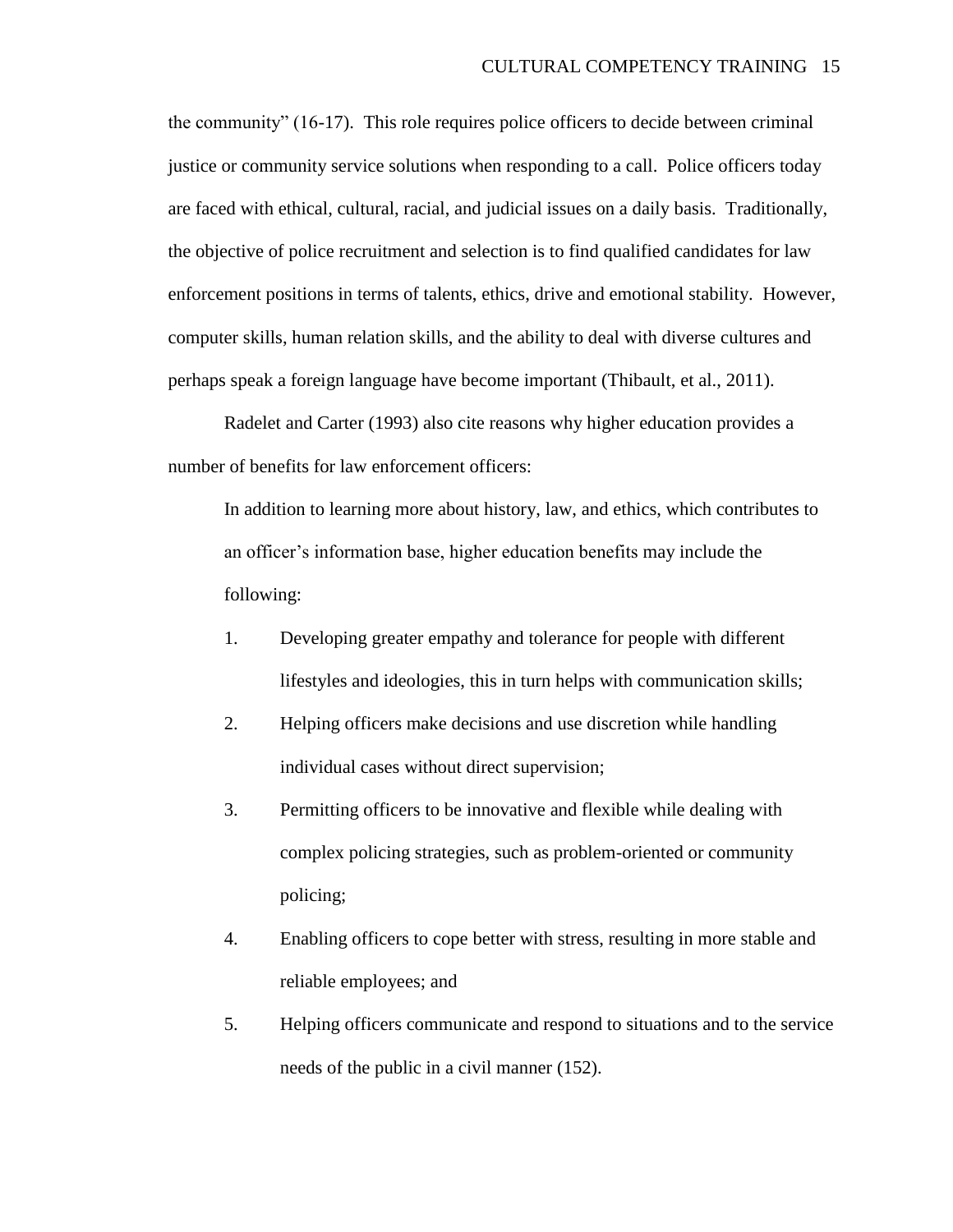College education exposes individuals to people with different backgrounds, languages, ideas, beliefs, attitudes and goals. College education is the foundation for cultural literacy and cultural values. This is where one learns to respect other"s ways of life and opinions.

College imparts academic knowledge as well as real-life experience to help officers deal with the community. According to Sapp and Carter (1989), "College educated officers accept change easier, which contributes to a reduced probability for conflict" (157). Also, conflict between officers and citizens is a source of liability problems; therefore, acceptance of change by college educated officers may reduce a liability risk.

**Diversit**y. Cultural and ethnic diversity has changed modern policing. Representation of the community is seen as a way of increasing the legitimacy of the police in the eyes of the public, especially among minority residents. Minority officers are seen as more knowledgeable about minority communities and minority cultures, and they may be more empathetic to minority concerns (Decker & Smith, 1980).

Kenney and McNamara (1999) believe, "With the advent of community and problem-solving oriented policing, personnel management issues have become increasingly complex as earlier homogeneous departments have given way to more modern departments reflective of the community population" (15). The understanding of minority, ethnic or cultural concerns should not extend just to minority police officers, this should be knowledge held by all law enforcement officers. For many agencies, particularly those serving large immigrant communities, the need for racial and ethnic minorities extends far beyond traditional groups. Greene (2000) argues that in virtually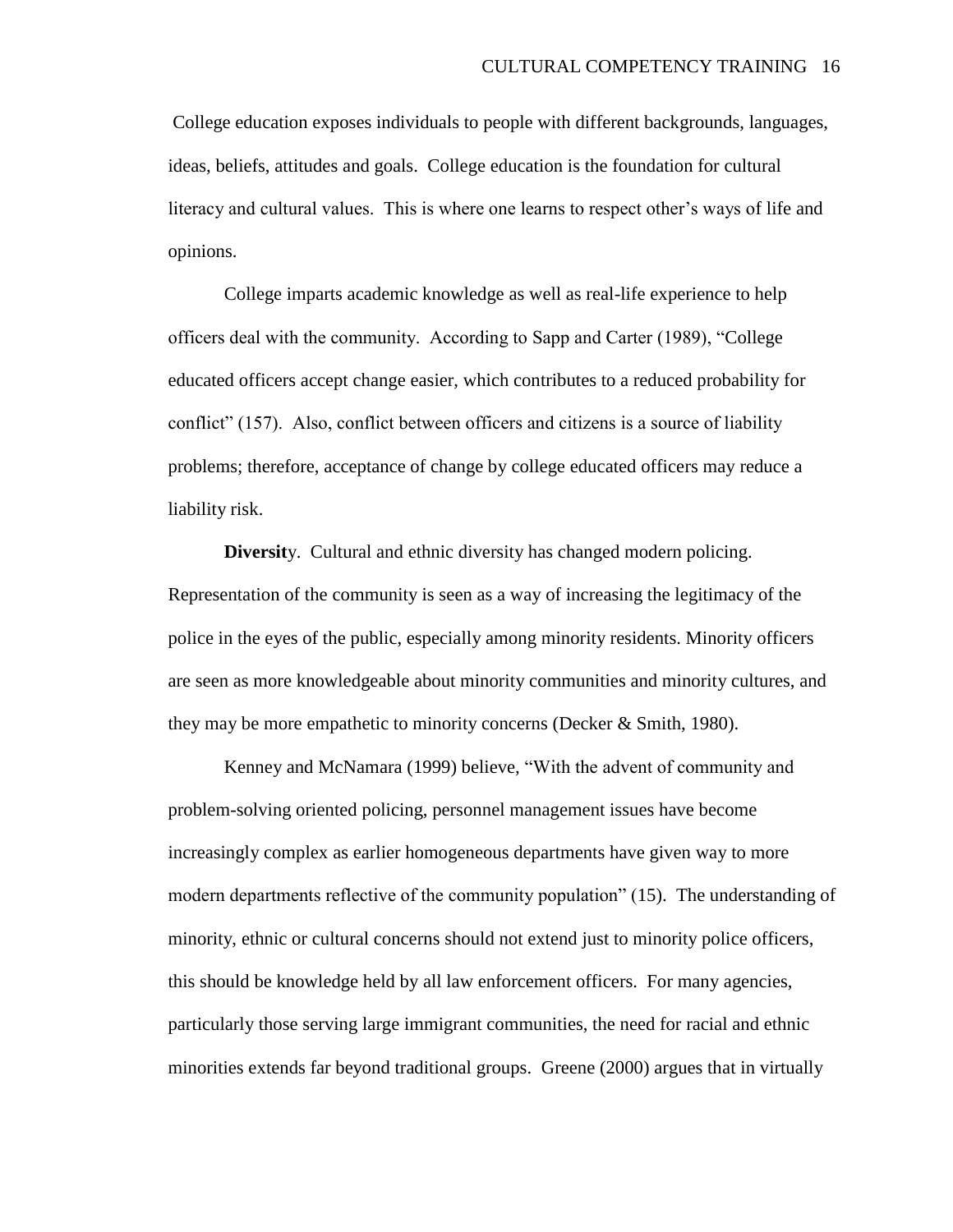all discussions of policing, it is asserted that the police must partner with the community and other public and private agencies that serve a local community and that have some impact on community quality-of-life issues. If we are to meet the growing demands of community and problem-oriented policing, we must increase the education of our officers.

**Multicultural Training.** Training law enforcement officers on cultural diversity and the changing demographics in society has been going on since the early 1960s. Early trainings were prompted by the recent changes with the civil rights movement and focused on making law enforcement officers aware of minority issues and more sensitive to those issues (Hennessy, Hendricks & Hendricks, 2001). Historically, the relationship between law enforcement and the minority public has been strained. This strenuous relationship led to the creation of alternative training models. Early cultural trainings from the 1960s to the 1990s were focused on racial relations and primarily were conducted by minority law enforcement officers.

Since 1990 to the present, current trends in law enforcement training have left much to be desired and very little information. While most departments have a component of cultural training in their academy training for new officers, the amount of time devoted to these trainings depends on each department. According to Hendricks and Brown (1995), "the average amount of time spent on cultural trainings are just 13.5 hours during basic law enforcement training, and only 6.2 hours devoted during in service trainings" (45). Cultural training runs secondary to topics like Criminal Law, Firearms, and Physical Fitness. Trainings are currently referred to as "Cultural Awareness Programs" and stress the changing demographics of communities and how they affect the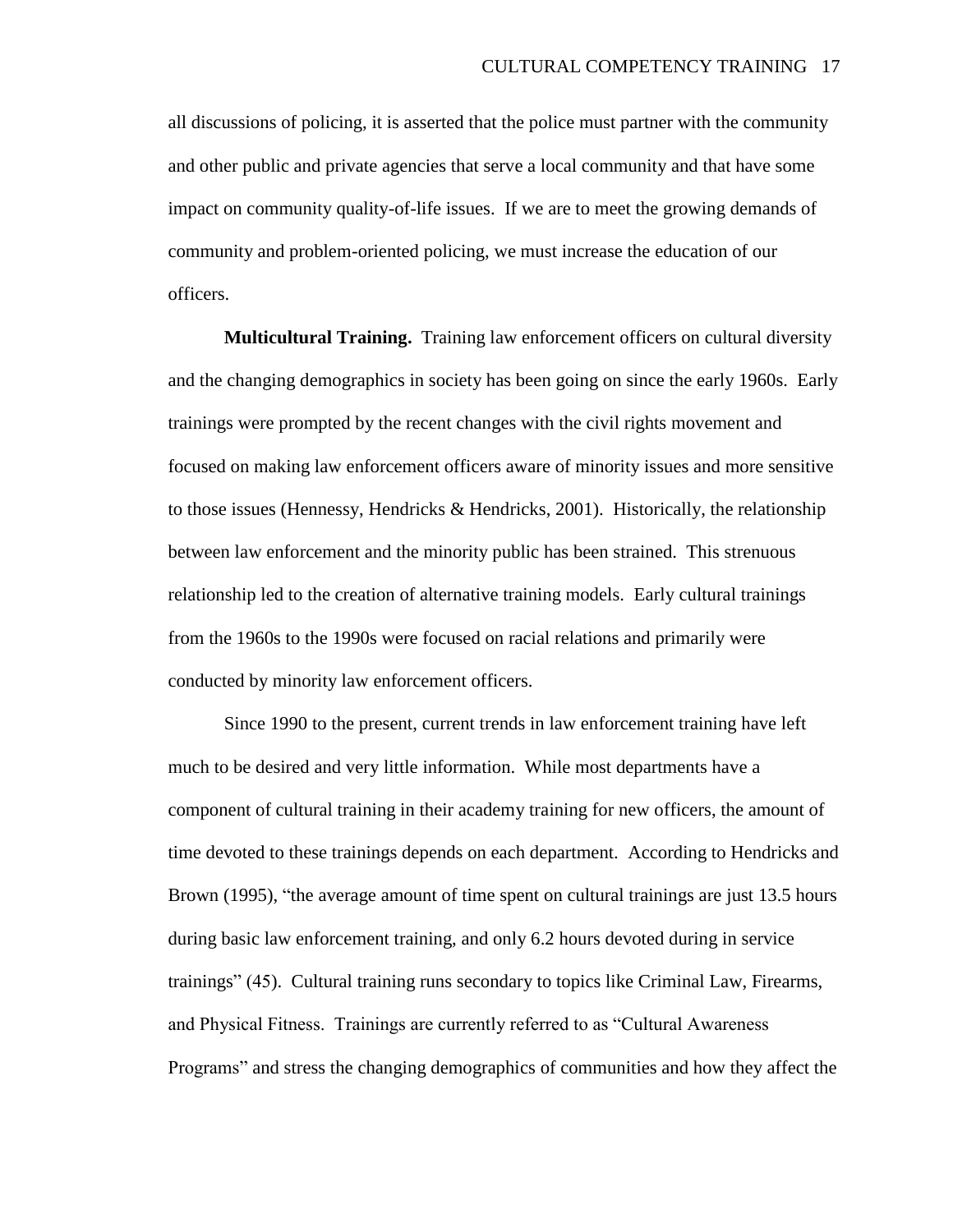law enforcement profession, which have shown to be more effective than earlier "Race Relations" programs (Hennessy, et al., 2001, 16).

According to El Nasser (2010), over the past 10 years, the population in the United States has increased 9.7 %. The 2010 U.S. Census shows that the nation"s Hispanic communities have the fast growing population in the United States. This may be explained by a USA TODAY analysis of the 2010 Census data which stated that Hispanics or Latinos from states with large and established Hispanic/Latino populations increasingly identified themselves by race, however, most chose white rather than the "Some Other Race" that many picked a decade before (El Nasser, 2010).

The need for multicultural training or cultural awareness programs are highlighted daily by reports of fast changing populations, increased immigration, as well as police and public issues. Many issues between law enforcement and the public stem from miscommunication, both verbal and nonverbal. Communication is one of the most important aspects to working in law enforcement. Hennessy, et al. (2001) state, "Research in the United States has shown that 93 percent of police work is one-on-one communication" (15). The ability to communicate with other cultures is learned, due to different cultures having different communication styles.

The benefits of having cultural competency training are best spoken from law enforcement personnel themselves. In a 2006 study of random police training institutes, Brown and Hendricks report:

Many respondents contended that, with prolonged exposure to cultural diversity issues, police officers will have fewer prejudicial beliefs, employ stereotypes less often in the course of their work and reduce considerably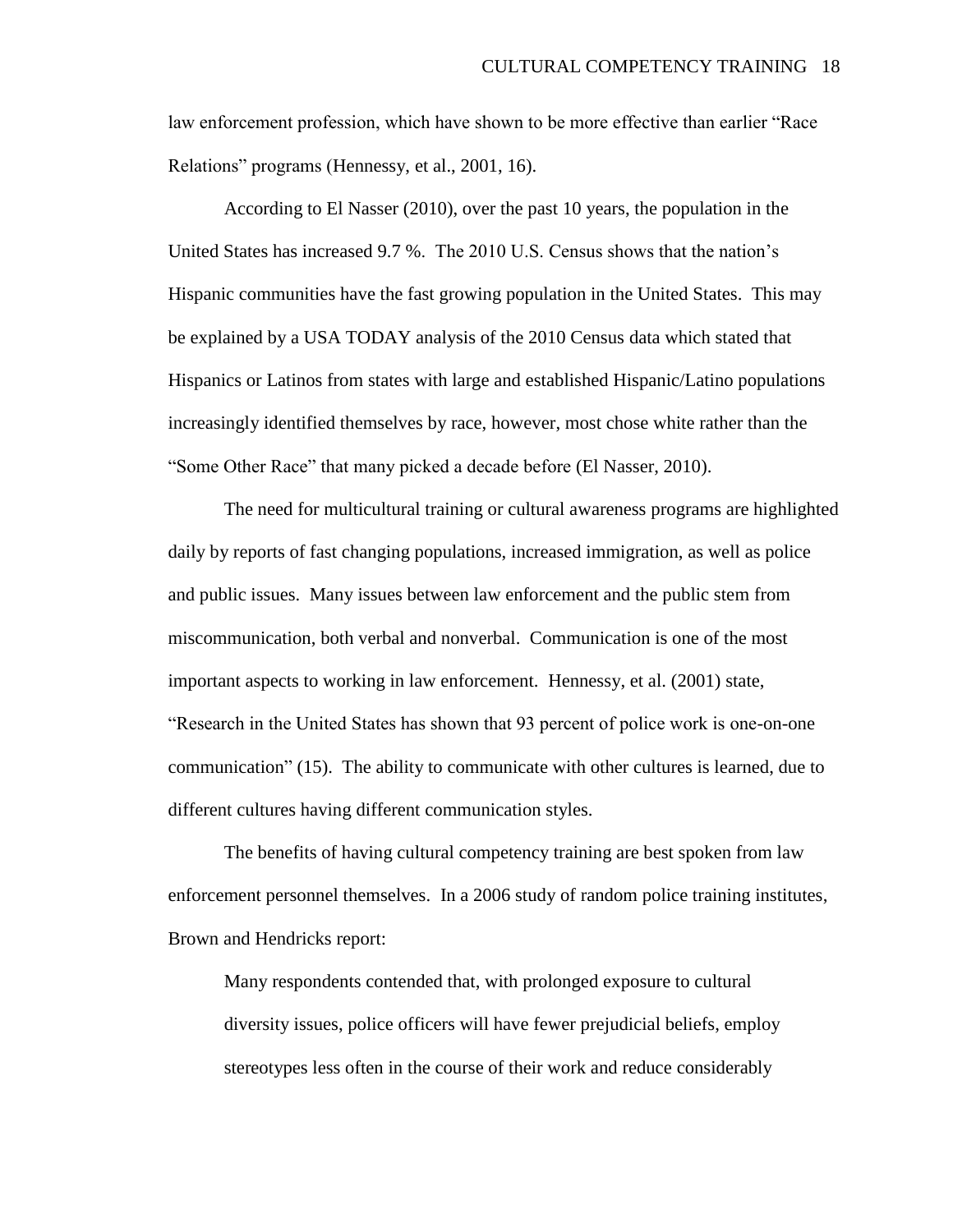the discriminatory policing practices that often result in excessive use of force. Of course, such training benefits not only individual officers, but police agencies as well. Police agencies have a vested interest in continuing to promote cultural awareness training (58).

By understanding the influences of culture and ethnicity on an individual's behavior, encounters with individuals can improve and become less complicated (Shusta, Levine, Wong, Olson & Harris, 2008). While the concept sounds simple, the actual process of becoming culturally competent is not so easy. According to Dr. James E. Hendricks (personal communication, March 30, 2011), "Cultural competency is a process--

Step 1: Cultural Tolerance:

Understanding that all individuals come from different backgrounds, and as individuals, citizens, and law enforcement officers, we have to work with each other in order to better serve and protect our communities.

Step 2: Cultural Acceptance:

Accepting that cultural differences exist and that they have an effect on the way we interact with other individuals from different backgrounds and cultures in serving and protecting our communities.

Step 3: Cultural Competency:

The process of learning various cultural value systems that others have and using that knowledge and competency to better interact with them in order to better serve and protect the community".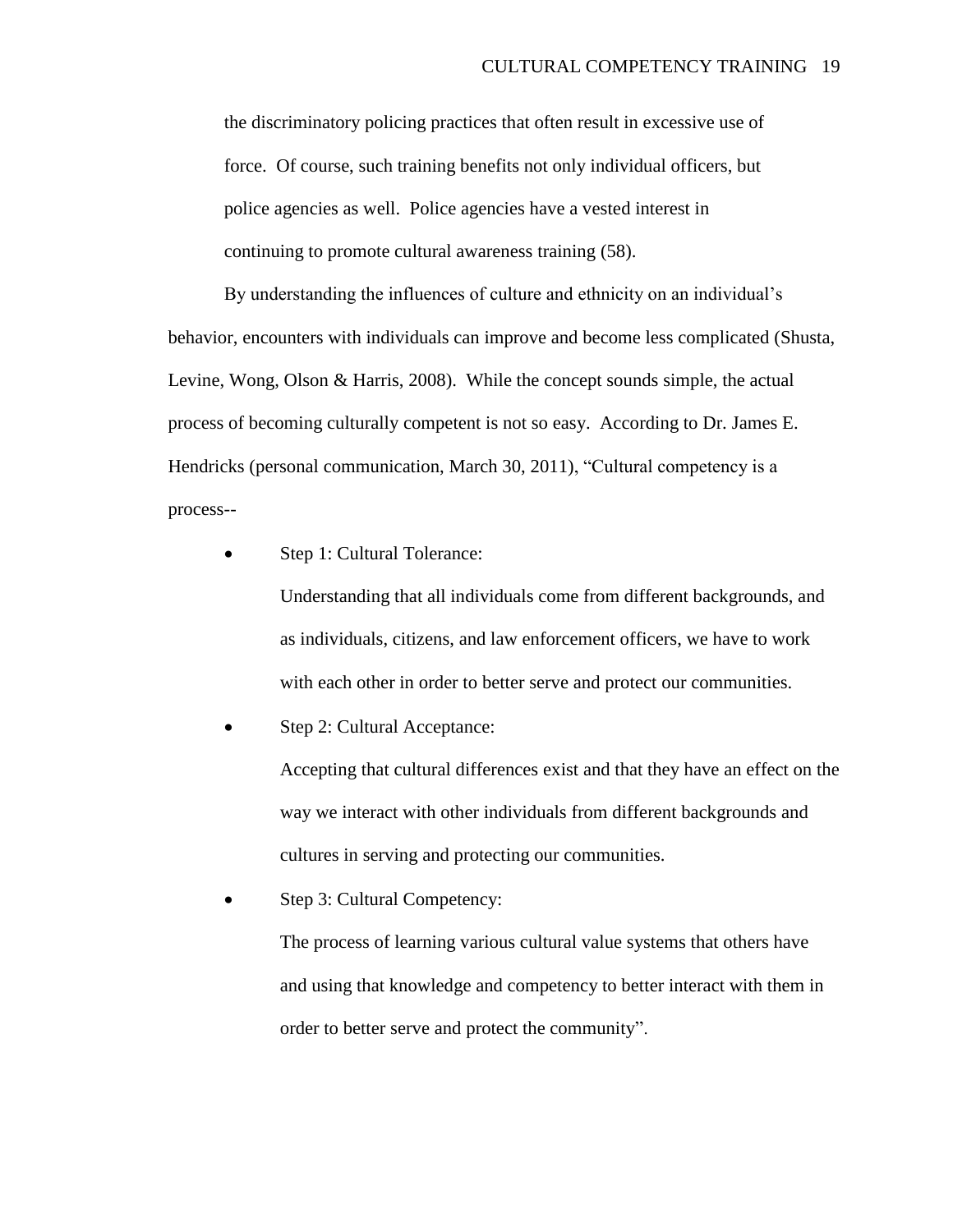As law enforcement officers find themselves working with cultures and peoples who are unfamiliar to them, the need for more training and continual training in cultural competency gains more and more importance. As Black and Kari (2010) suggest, "Multiculturalism is not simply an issue of race and/or ethnicity. Criminal Justice professionals deal with a wide variety of cultures, including but not limited to women, religious minorities, gay and lesbians, the elderly, and the disabled" (217). According to Hennessy, et al. (2001), the following topics have been identified as necessary topics for all cultural awareness training programs:

- Effect demographic changes have on the profession of law enforcement;
- Stereotypes;
- Prejudices;
- Cultures;
- Ethnicity;
- Religion; and
- Communication (17-19).

**Program Delivery.** With any training, an important aspect to consider is the audience. Trainings for law enforcement and the private sector are inherently different. Law enforcement officers deal with criminals and place themselves in danger on a daily basis; a job that many individuals could not imagine themselves doing. Thus, trainings for law enforcement should be designed for law enforcement.

Research has been conducted on the cognitive styles of police officers. A book written by Stephen Hennessy (1999) *Thinking Cop, Feeling Cop*, has the most comprehensive break down of police cognitive styles. The book focuses on the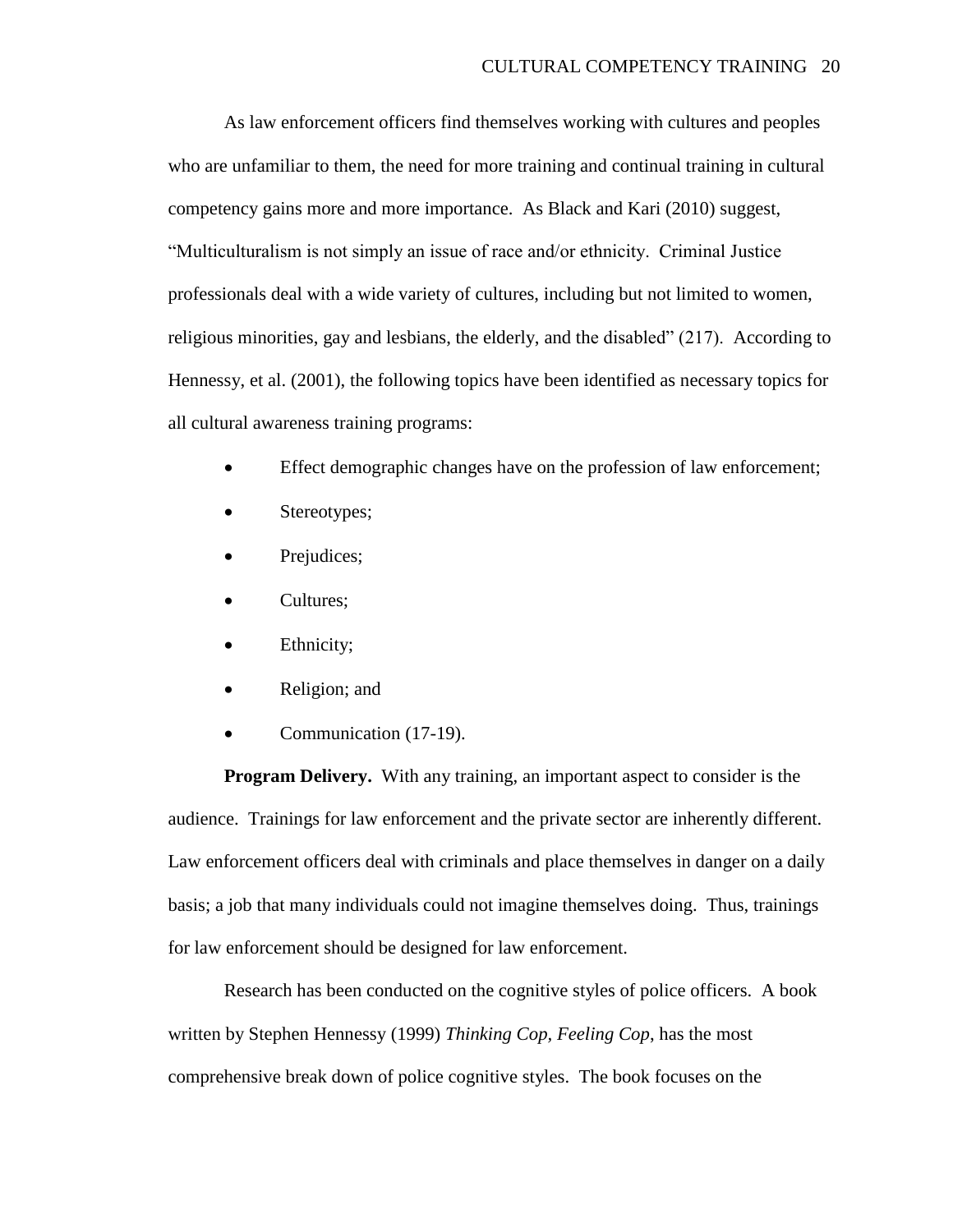Psychological Personality Type Reader, Myers-Briggs Type Indicator Test, and the writings of Carl G. Jung, *Psychological Types* (1921). It looks at how each cognitive style relates to the law enforcement field; training, work, communication, management, learning styles.

Hennessy's (1999) position is that "people are usually attracted to occupations that appeal to their strongest preferences for doing things" (13). According to Hennessy, there are four functioning pairs of personality types (ST, SF, NF, and NT). Sensing-Thinking (ST) types prefer to take in and process information through their five senses. These officers generally like structure and taking things one step at a time. They are naturally brief and business like; they do not like too many details or "drama"; they get to the point and get out. "Seventy percent of all law enforcement personnel are STs, while in the general population they represent only 32-42 %" (Hennessy, 14). According to Hennessy, they are called the "true-north of law enforcement officers", since the majority of the field is comprised of this type of personality. This personality"s flaw is the "failure to take personal issues of those individuals around them into consideration" (15).

Hennessy (1999) suggests that Intuitive Thinking (NT officers usually dislike routine and detail and are future looking. NTs communicate using truth over tact preferably, and constantly develop new ideas how to get things done. According to Hennessy, "this type of personality appears to talk in circles, reaches conclusions easily, and is challenged by complex problems. NTs comprise 14 % of law enforcement creating the second most common personality; however in the general population they are represented higher at 15-22 % " (16). Hennessy believes this personality"s major flaw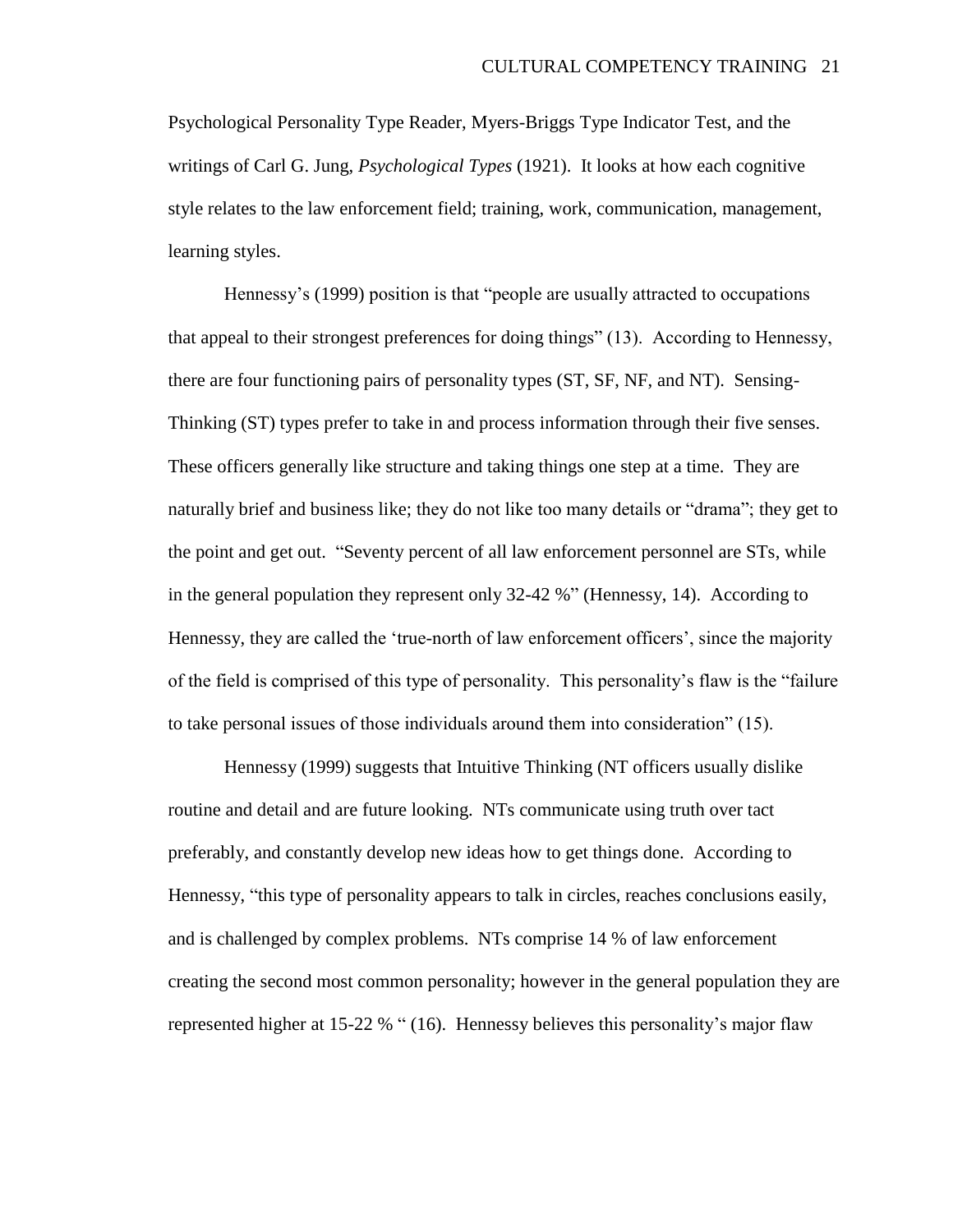lies in their communication, because they "prefer making decisions with logic, they can appear to be blunt and insensitive" (17).

Hennessy"s (1999) Sensing Feeling (SF) personalities are uncommon in law enforcement. This personality also prefers to take in information through their five senses; however, when they make decisions their concern is for the people involved. These officers are more sensitive to people and their feelings. This personality type does well in community relations, media, and conflict resolution. This type of personality thrives where people are involved. Hennessy believes "SFs make excellent peopleoriented police representatives because they can relate to the community well. SFs comprise only 11 % of law enforcement population while in the general population are represented much higher at 31 to 41 %" (18-21). The flaw of this personality is the tendency to not be true to their natural feelings and they may do things to try and "fit in" with the other officers; they will act more like the STs and NTs to feel more comfortable.

Intuitive Feeling (NF) personalities (Hennessy, 1999) are even rarer within the law enforcement community. These individuals process information through intuition and make decisions based on their feelings. This personality type generally does not work well with the majority of other law enforcement officers who are NTs and STs, who prefer concrete facts to base decisions and judgments. Hennessy believes NFs "excel at long range issues and conceptual projects. They enjoy working with people. Professions that work well for this type of personality are chaplains, psychologists, and employee relations. NFs comprise 5 % of the law enforcement personnel; however are represented 15 to 21 % in the general population" (28). The downfall to this personality is that they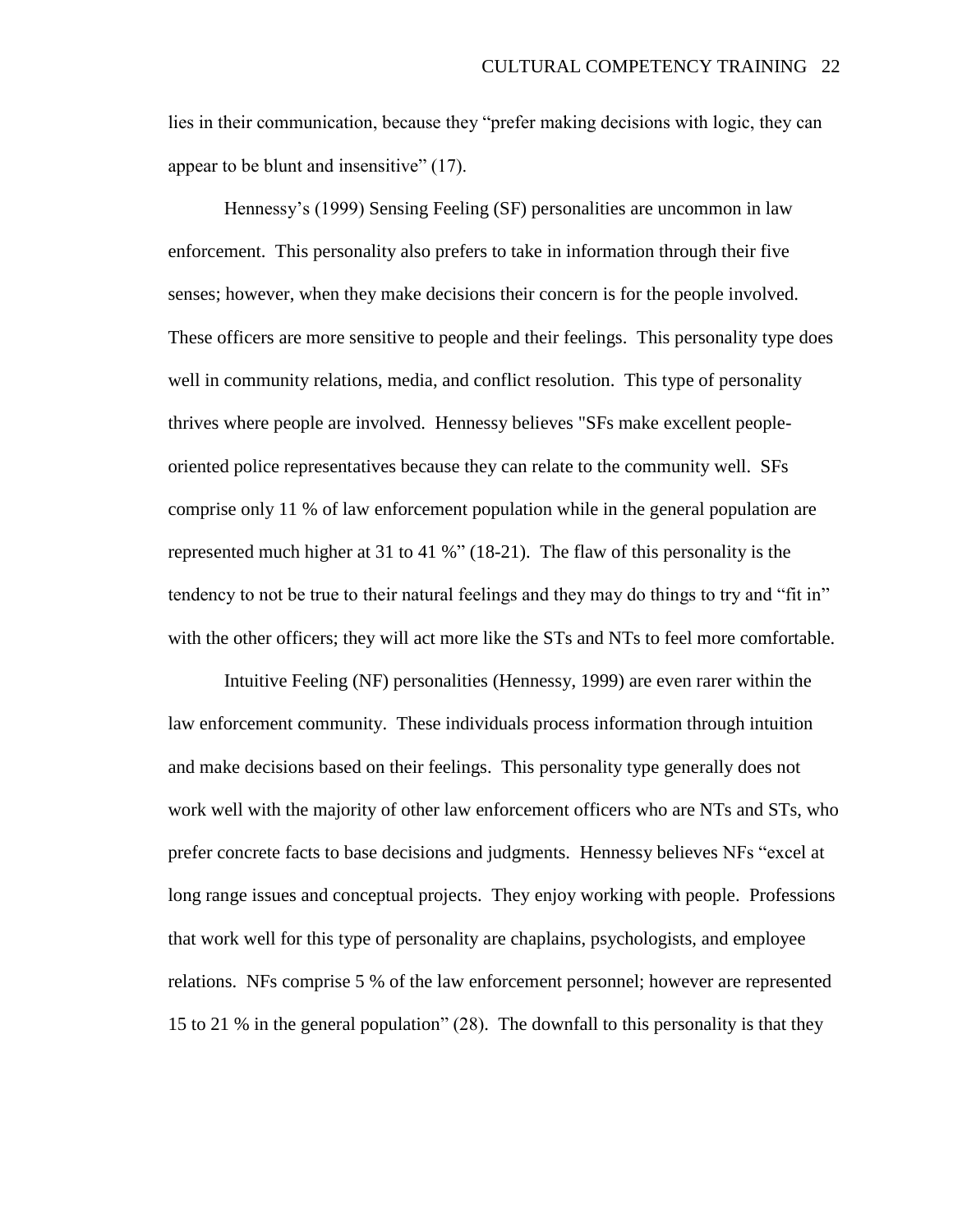are not very "tough minded" and will overcompensate for this difference by becoming insensitive and appearing to lack all concern for people.

Regardless of the Hollywood portrayal of police work, a majority of police calls have little to do with major crime. Most calls are regarding medical emergencies, family quarrels, barking dogs, and neighborhood disputes. Many times law enforcement officers refer to themselves as "Dial a Dad". Charles Saunders (1970), a police researcher, compiled a list of attributes and skills an officer must have to perform the job, the following are just a few:

- Endure long hours of boredom during routine patrol;
- Make quick decisions, sometimes dealing with life and death;
- Mature judgment;
- Critical awareness of surroundings at all times;
- Professionalism, self-assurance, and confidence;
- Never appear to judge other individuals in the face of exposure to the worst of human nature. (10-11)

Saunders believes most officers seem to fall into the occupation without a lot of forethought. However, a theory on why the strong representation for STs within the profession is the assumption that when a different personality type (NT, SF, NF) begins to feel uncomfortable, he/she moves on to another career. Hennessy and several colleagues (as cited in Hennessy, 1999) conducted a study at a technical college in Minnesota with students who were involved in the police training class. The following was gleaned from this assessment: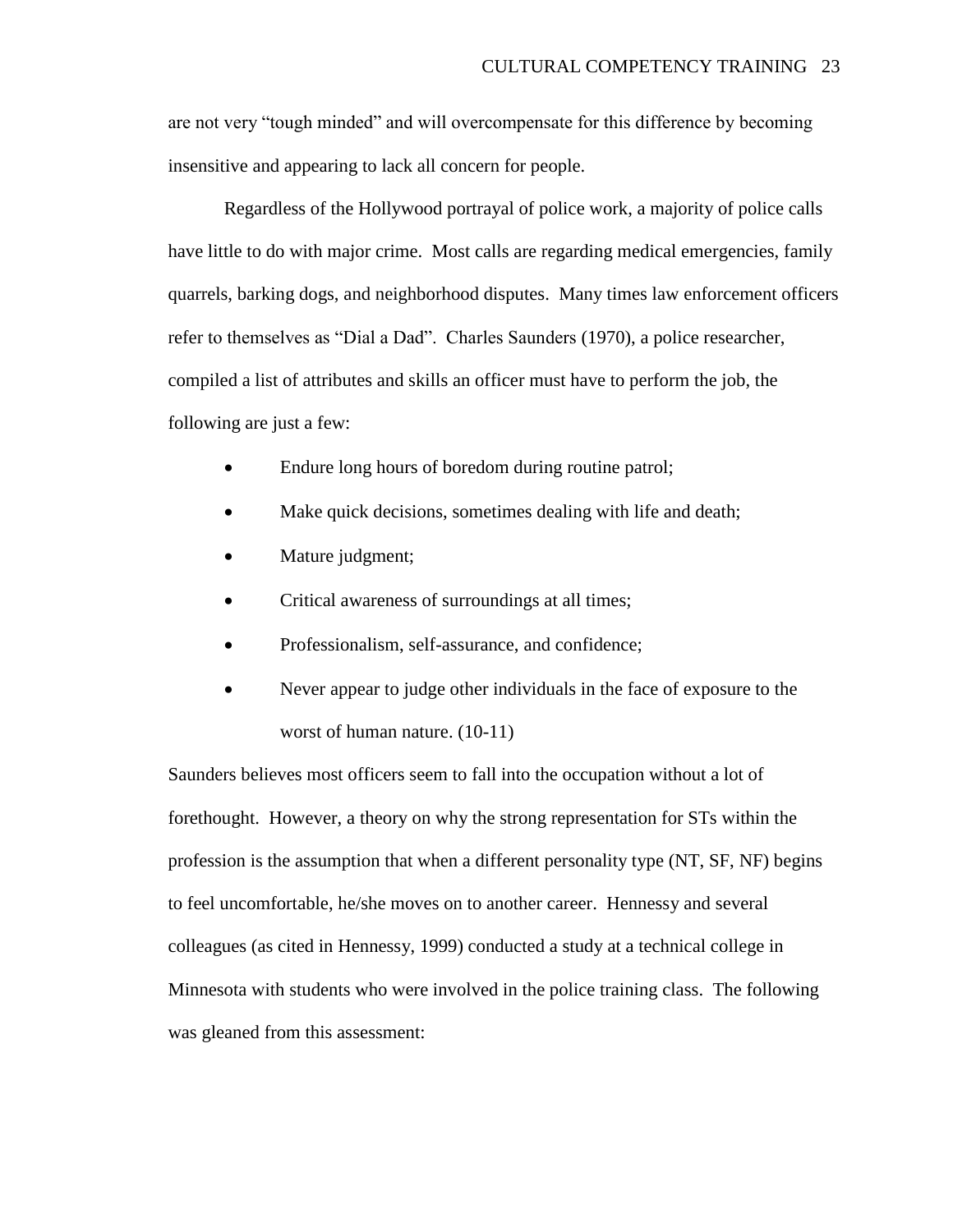Rookie cops to not necessarily become socialized into being less compassionate cops after being on the job for a period of time. It would appear that the occupations" tasks attract those who strengths are matterof-fact, practical, logical, direct and rational, fair, structured and just, in a logical sort of way. This would seem to explain why cops, who generally appear to be cold, condescending, serious and authoritarian, could appear to be that way as a result of preferences which Jung felt were present at birth or shortly thereafter (59-60).

This finding was different from the earlier belief that law enforcement officers grew cold and distance because of the nature of the job and conditioning from veterans on the department (Hennessy, 1999). It is interesting to note also, that half of the students who had tested as Feeling types dropped out of the classes before their training program was completed.

Hennessy (1999) reports it is easy to identify communication patterns between the personality types. Feeling types talk about people more often than not, and the Thinking types discuss topics in terms of tasks rather than people. Women possess better communication skills than men do on a whole. From a study performed by Hennessy in 1990 at the International Association of Women Police conference in St. Paul, Minnesota, it was found "over 37 % of the women surveyed were STs" (64). Never the less, women police officers do as well on the streets as males do.

According to Hennessy, et al. (2001), one of the challenges in constructing courses for police is that most designers of training programs in private industry are Intuitive Feelers, just the opposite cognitive style as that of police. When designing the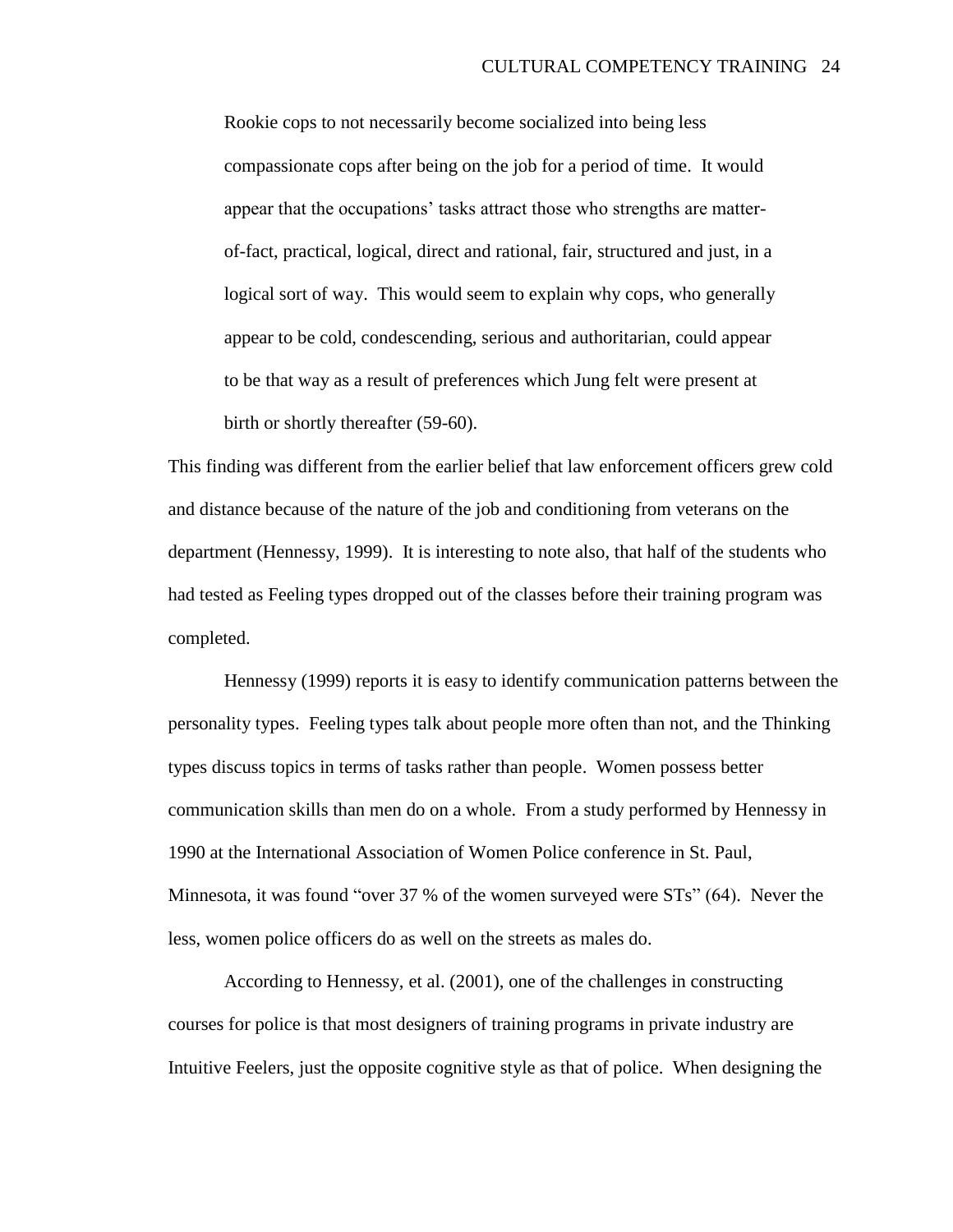training course, the favored cognitive learning style of police is the first consideration in the process. Hennessy et al. (2001) also stress the selection of live trainers to be from the law enforcement department. They explain "When outside consultants are used, especially those with no law enforcement background, the "buy-in" from the officers can be tenuous at best" (17). Trainers should be credible, committed and respected within the community and within the departments. It can also be understood that having departmental trainers helps reinforce community values and the culture within the department.

**Training Program Delivery Methods.** There are common types of training delivery; face to face, teleconference, online, and blended. Historically, the majority of training delivered to law enforcement personnel has been during academy training or during in service trainings (Hennessy, et al., 2001). In-service trainings, also known as refreshers, are common in many professions.

There is much disagreement on the most successful training method. Hennessy et al. (2001) report "Training sessions that do not include active participation and meaningful context are unlikely to be successful" (19). The authors also think class sizes should be no more than 35 participants, and the room should be set up where up to five participants share a table for group discussion. An effective training includes goals, objectives and relevant material (Hennessey, et al., 2001).

A study by Delfino and Persico (2007) examined the different types of training within the educational setting. This study examined face-to-face, online, and teleconference training over five years. In year three of the study, participants were required to use online or face-to-face training methods. The participants who chose the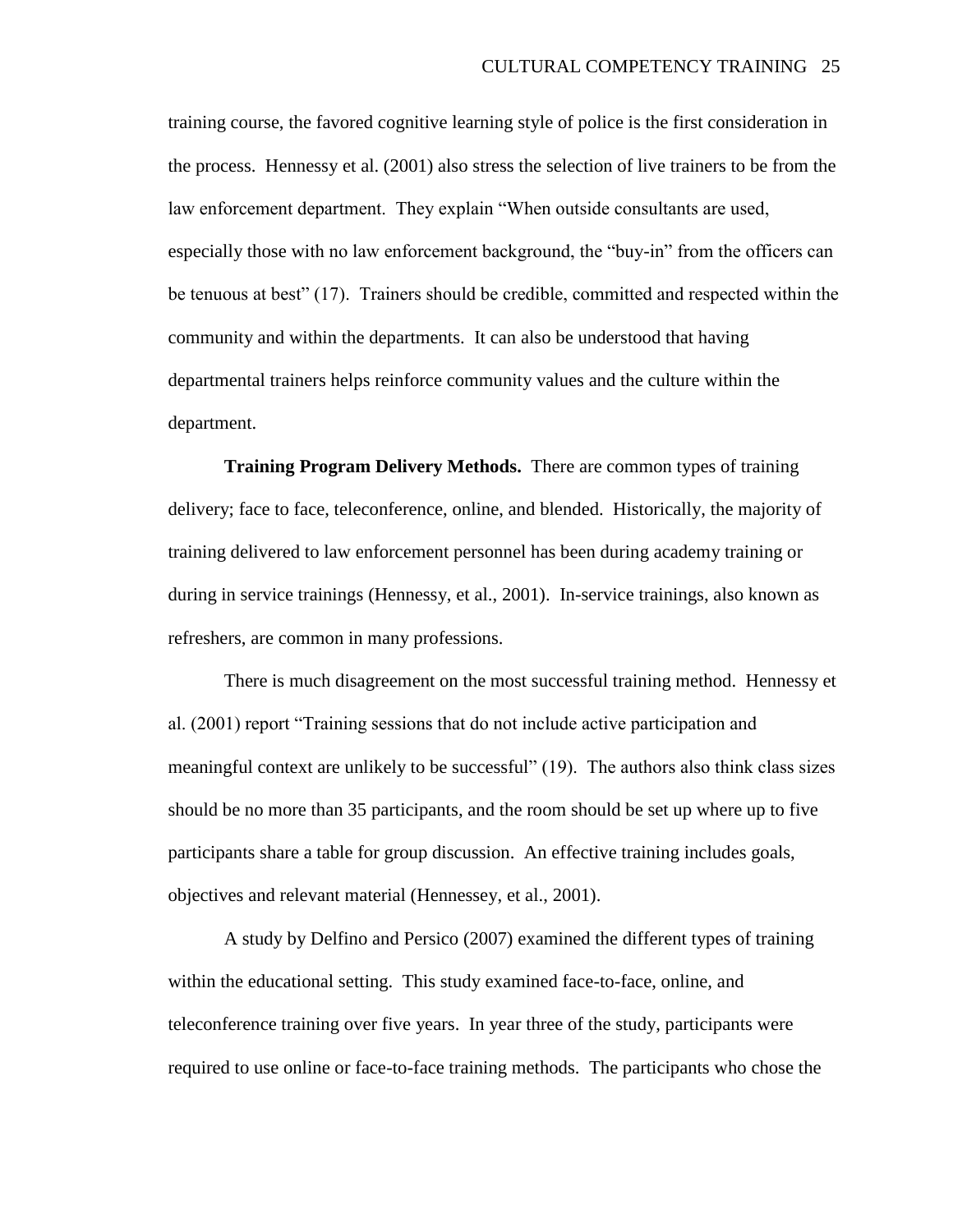online method expressed concern that the training was more demanding and time consuming. Other key issues with online training are both availability of suitable technology and the participants having the sufficient skills to use the technology.

According to Geiman (2011), many fields including law enforcement have adopted a blended approach to training their personnel. Blended learning is a combination of live and online delivery. Geiman recognizes three pitfalls that departments can experience with the development or implementation of online training courses. First, one person cannot develop or design the program. The subject expert should be paired up with an electronic learning expert to ensure that the delivery and content of the training are conducive for a learning environment.

Second, new technology does not imply faster learning (Geiman, 2011). There are three forces at play with learning; quality, time and cost. Reducing the amount of time to develop and design a training course means that something has to be sacrificed. With budgetary concerns and constraints, the quality of the course usually suffers. According to Jimenez (as cited in Geiman, 2011, 16) "If we understand and practice the fundamentals of electronic learning, we can develop it rapidly." Experienced course developers and designers both understand those fundamentals and apply them to optimize trainings.

The third pitfall involves the issues of what constitutes an online training. Examples given by Geiman and Black-Dennis (2007) include:

 No matter how well the content is written, it is not an online course. Scrolling down and reading paragraph after paragraph of text is not a learning experience.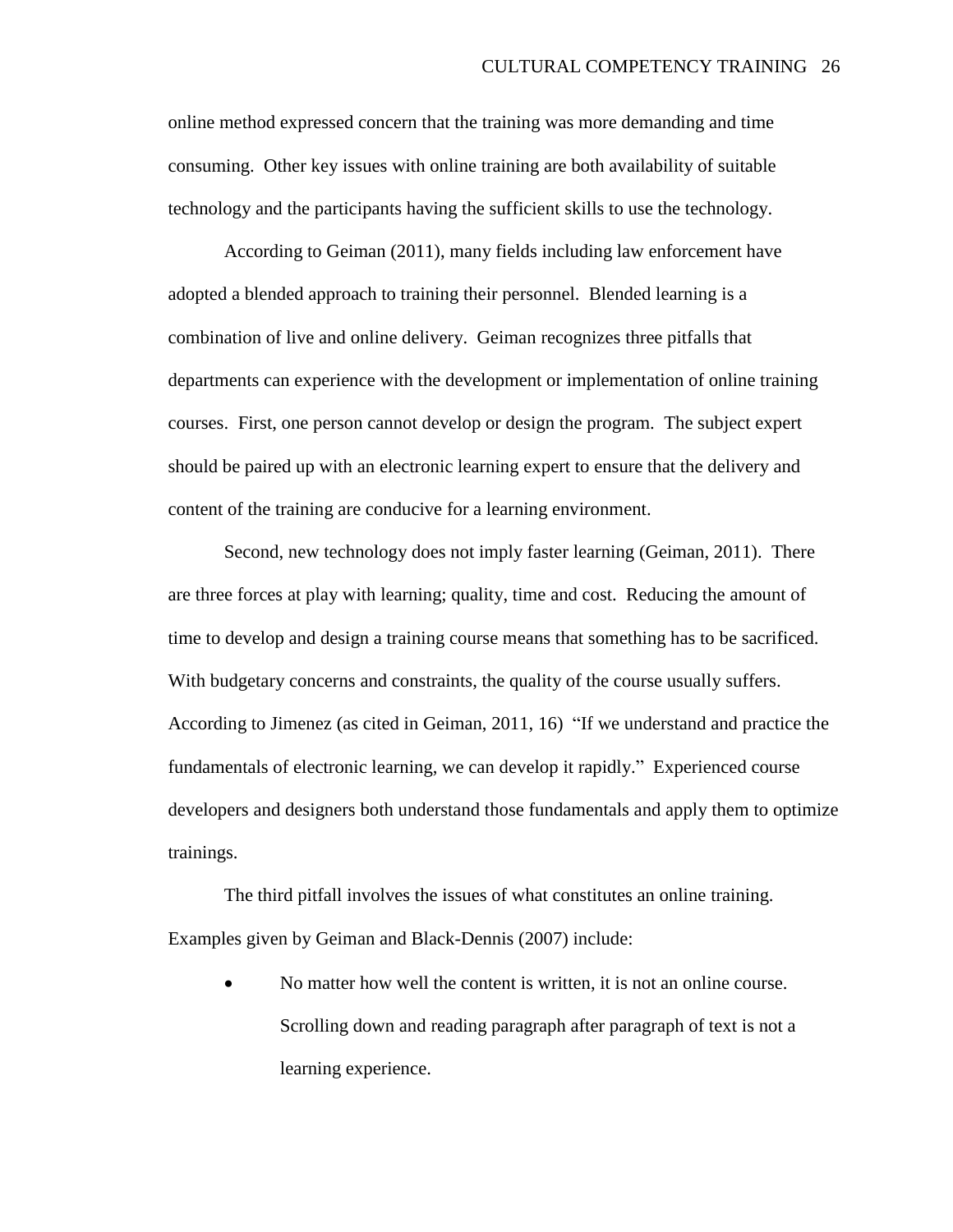A PowerPoint presentation is not an online training program. A PowerPoint presentation is a flat form of learning, not an interactive form of learning within an online course. The same is true of print distance learning courses (17).

An effective online training is carefully planned and designed. The content is based on measurable objectives, creates an interactive environment, provides small units of learning at a time, and includes a summative evaluation.

Jaschik (2009) reports online and blended trainings are comparable in terms of their effectiveness; however, participants of the blended method of training showed significantly better learning outcomes than did purely online or face-to-face participants. Blended trainings and online trainings are comparable in effectiveness, if they are designed correctly. Gieman (2011) establishes the following requirements for successful e-learning courses:

- 1. Interactive exercises;
- 2. Breaks for reflection;
- 3. Video vignettes;
- 4. An avatar instructor; and
- 5. Chunking information in the courses into smaller pieces to optimize learning and retention (16).

Written text from various types of documents, media and PowerPoint presentations are sources of content for online courses. To have the most impact, cultural awareness courses should be logically structured reality based, and relevant to the job of policing. The officers must know why understanding the changing demographics of their cities are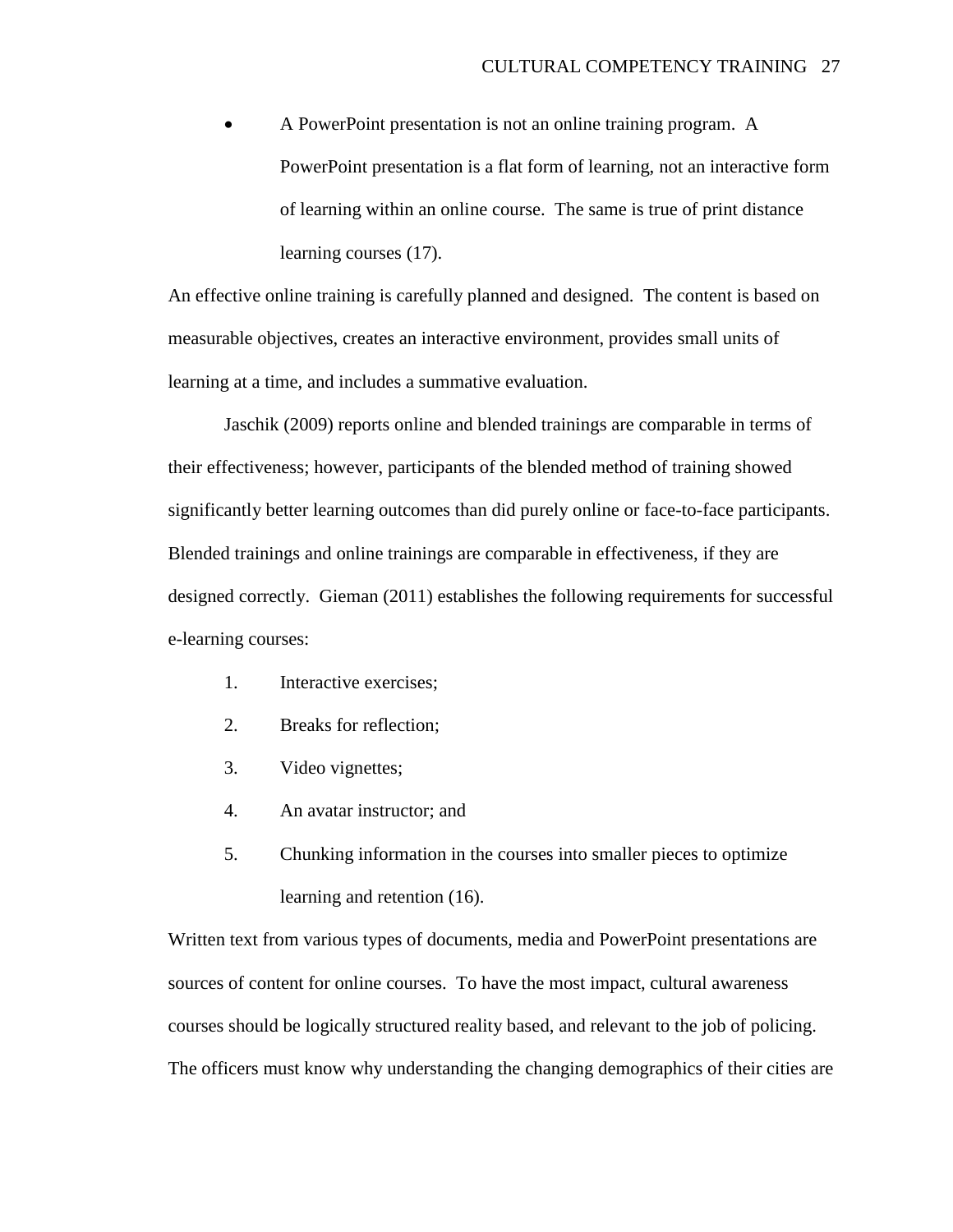important to their professionalism and the image of the department (Hennessy, et al., 2001).

Not all training is conducted in a traditional manner. Burghardt (2007) reports that in Glen Cove, New York, the new training recruits are being taught lessons in tolerance at the Holocaust museum. The chairman of the museum, Howard S. Maier, stated "We are in the character-building business" (6). The training shows recruit officers how the Holocaust started with name calling and bullying and ultimately resulted in mass murder. The training is a half-day program which teaches how dangerous it is when a law enforcement officer or anyone of authority harbors prejudices and how it affects their work. One deputy chief commented that she has never seen any other training quite as forceful in teaching officers that they are entrusted with great power and to always keep themselves "in check" (6).

According to Leal (2009), "by 2005, more than 3.2 million students were participating in online learning. This number is estimated to grow by 54 % each year. As older generations leave the workforce, the conventional (face-to-face, in-service) trainings will begin to die out" (22). Law enforcement agencies are not completely out of the loop; the progress is slow but it is continuing. It is suggested that police departments could use gaming technology (video games) for various training scenarios such as tactical, driving and decision-making situations, which would be more appealing to the new generation of recruits. The newer techniques of training will be hard to sell to current officers and/or officers who have been working in the field for many years and are not accustomed to training with computers or video games (Leal, 2009).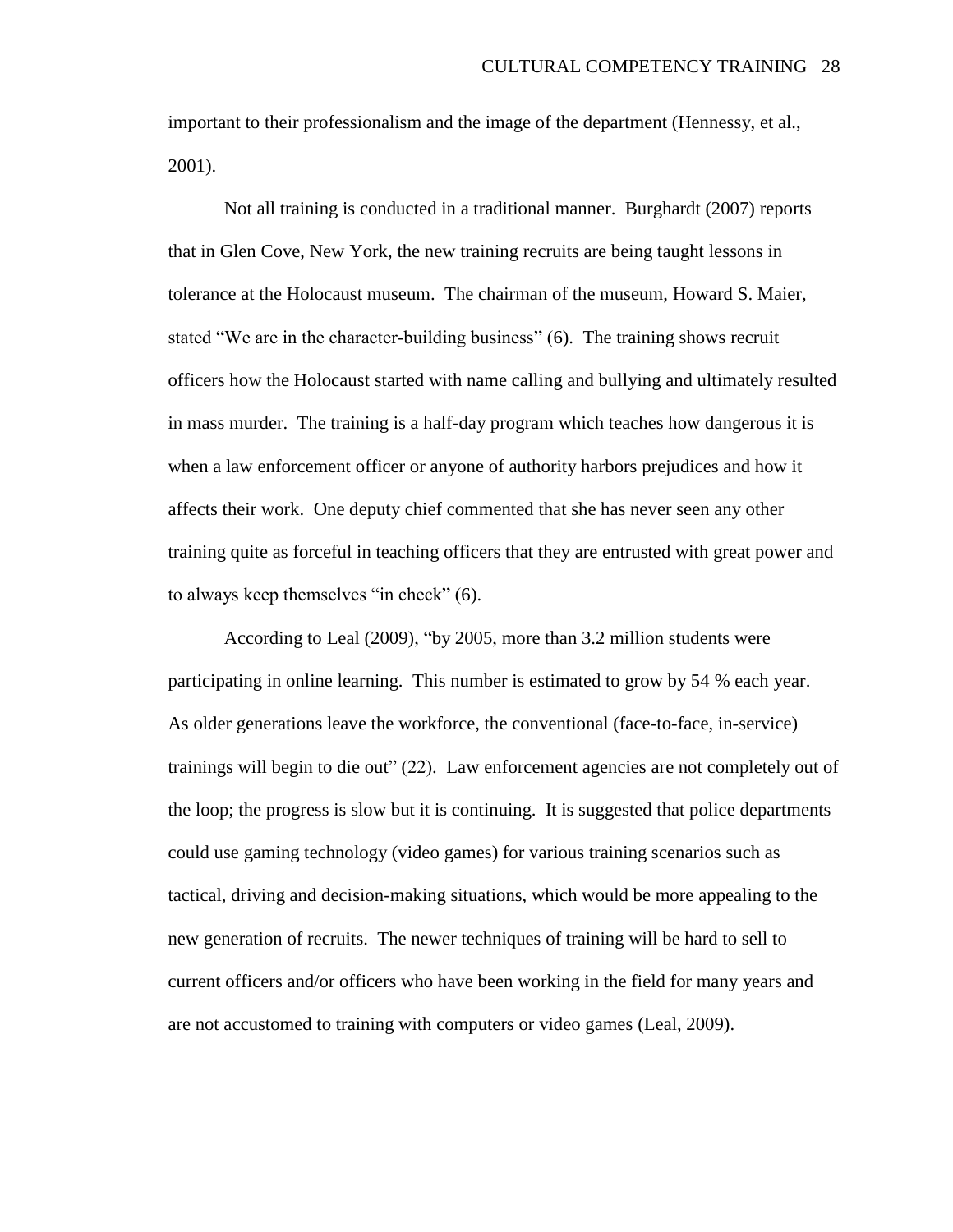**Participant Assessment.** Assessment systems used for training programs vary depending on the trainer or program set up. Typically any program that includes group participation has an evaluation of each participant"s participation within the group and the final product. Other programs incorporate the use of oral examinations, short essays, written examinations, and a summative evaluation (Leal, 2009).

According to Delfino and Persicso (2007), the ideal setting for online training is small, manageable groups. Online activities are best when broken up into smaller units or modules that allow for creativity, collaboration, participation and integration between theory and practice. Assessment for online trainings is suggested to be more accurate when each smaller activity or modules are graded separately and the final assessment made on the basis of the grades obtained on each activity (Delfino & Persicso, 2007). **Best Practices for Cultural Training Programs.** A study by Black and Kari (2010) suggests "police academies cannot rely on academy training alone to provide the foundation for multiculturalism" (227). Agencies looking for a rapid increase in personnel who are open and able to work in a multicultural environment should recruit those who have completed an academic degree. As previously mentioned, research has shown that educated individuals approach training more comfortable and confident about working with multicultural clientele. Best practices for cultural training have been established by very few regarding law enforcement. Nonetheless, the facilitation of training for law enforcement have been given certain and specific advice.

The *Cultural Awareness Training Manual for Law Enforcement* was developed by Hennessy, et al. (2000). The goals of the exercises in the training are as follows:

Understanding the rationale for stereotypes and prejudices;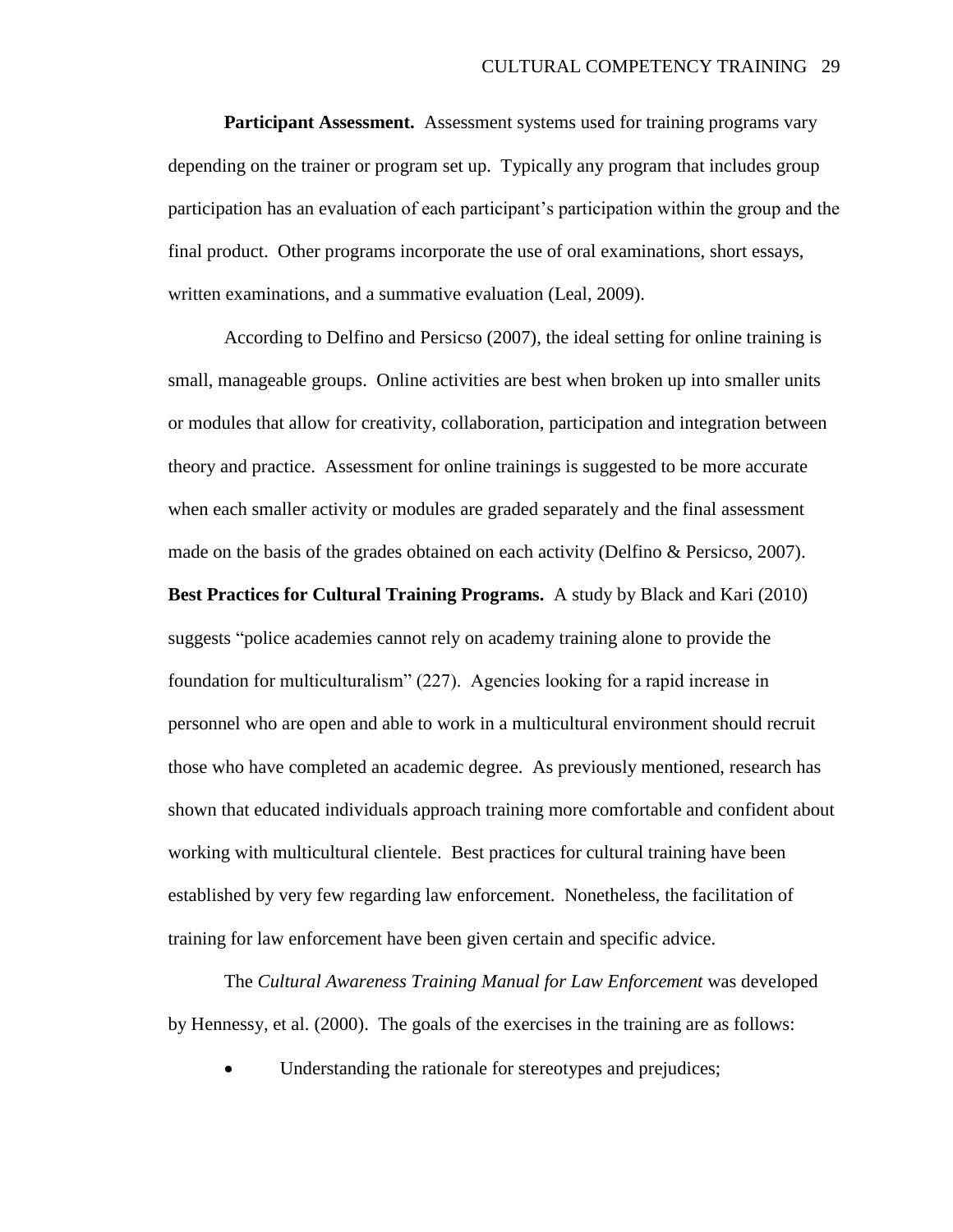- Communication styles of various cultures;
- Understanding the nature and importance of power used by law enforcement;
- Racism, sexism, and other biases;
- Differences in various cultural groups and how attitudes are formed about them;
- Why we behave the ways we do and clarifying new ways of acting and doing things; and
- Change theories and strategies  $(8)$ .

Hennessy et al. (2001) add additional advice for the trainers of the programs:

Trainers should be credible and respected members of the department. Trainers should not be solely minority officers, as this may cause tension with the participants. Trainers should have the desire to teach sensitive topics and should also be trained in the basics of teaching and discussion facilitation (16).

#### **Conclusion**

Training officers to work with and gain understanding regarding ethnic, racial, cultural, and gender groups will lead to better community and police relations. Effective law enforcement can build positive relationships with community members more easily, which leads to a community that will appreciate and better understand officers' actions while interacting with them.

Incidents involving law enforcement and the public have a profound impact and this impact is long lasting. Racial and cultural discrimination lawsuits are very costly to cities and law enforcement units. Civil disorder is expensive and, at times, can result in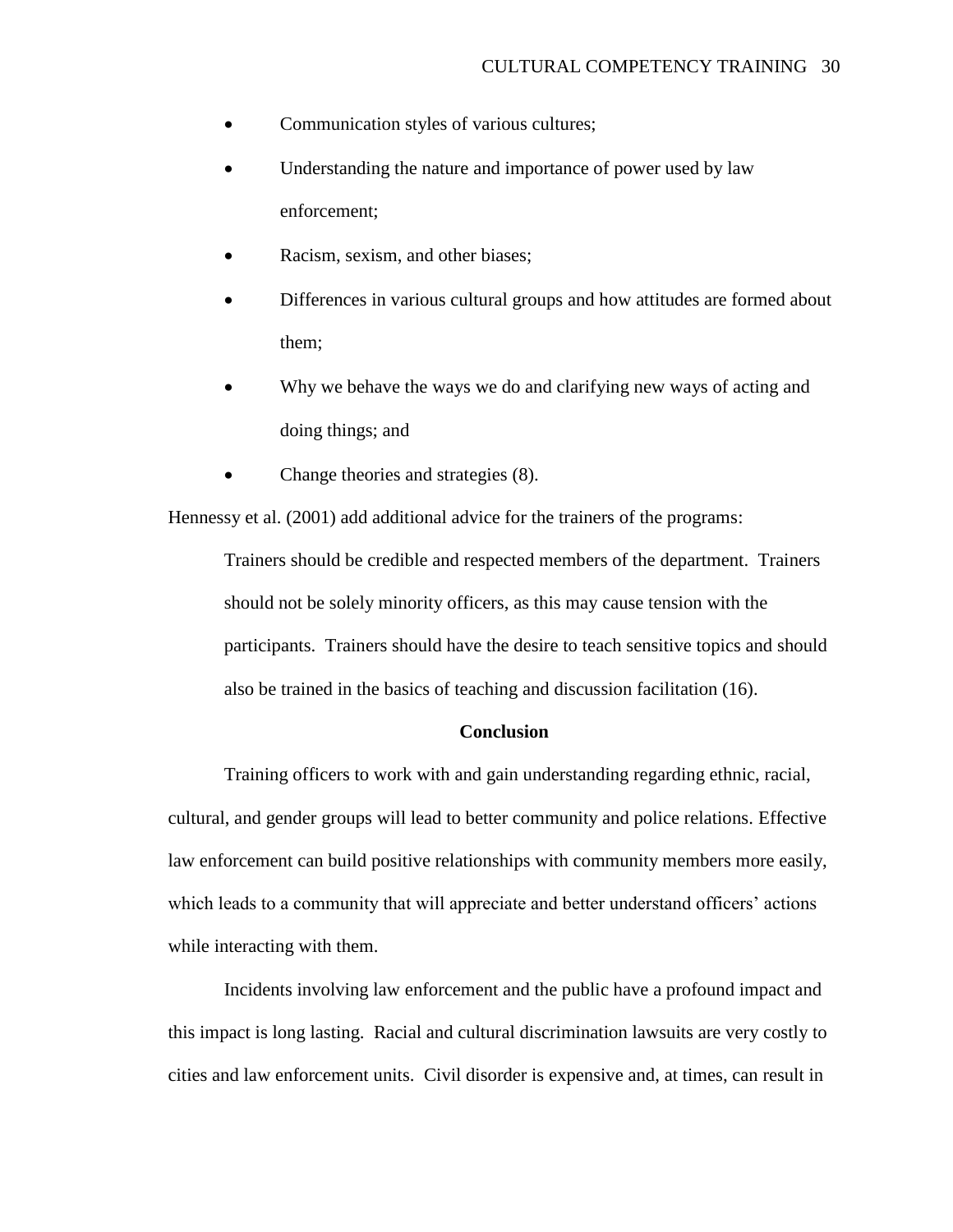death, personal injury, and/or property loss. Multicultural training can reduce the number of lawsuits, and can assist in the professional and effective handling of civil disorder situations.

Face-to-face trainings still have merit; however, with state and local governments cutting their spending, paying outside companies for training or taking officers off the street for training is becoming undesirable. Law enforcement units should consider training as an investment for their present and their future. Leaders can safeguard their communities not only for the short term but for future generations by recruiting and hiring law enforcement officers who work productive careers. In tight budgetary situations, leaders should question the content, method, and benefits of their trainings; however, halting the trainings all together are dangerous.

Online and even blended trainings are cost effective and just as effective in information retention as face-to-face trainings. However, these trainings must be designed appropriately and delivered in ways that achieve the learning objectives. The use of effective training methods with the coupling of higher educated officers will prove to be a welcoming relief for law enforcement departments and their budgets. The development of online training programs may be the answer and the future of training law enforcement officers.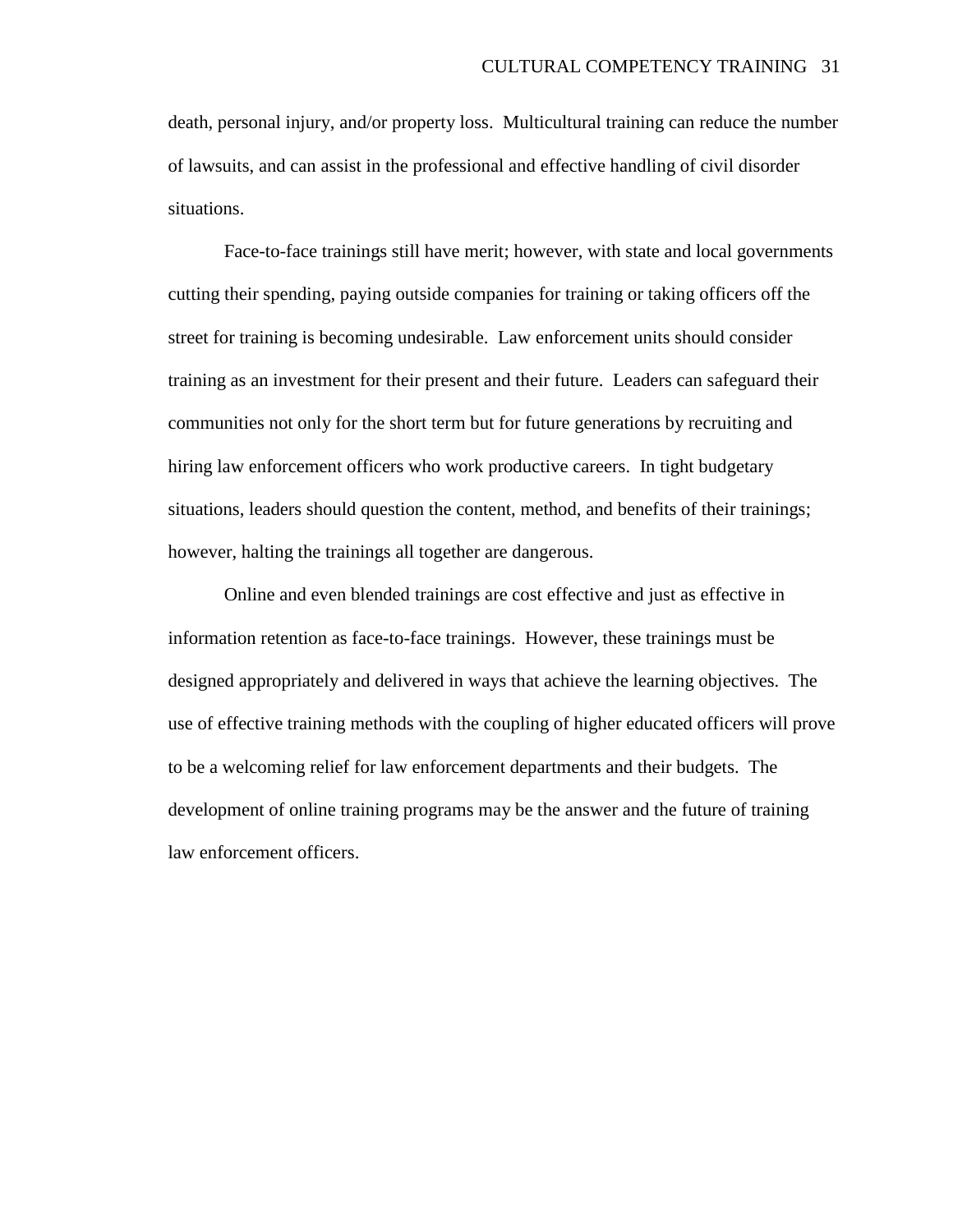#### References

- Black, P. J., & Kari, C. J. (2010). Policing Diverse Communities: Do Gender and Minority Status Make a Difference. *Journal of Ethnicity in Criminal Justice*, *8*(3), 216-229. doi:10.1080/15377938.2010.502848
- Bowman, T. (2004). *Educate to Elevate: Academics have pushed our department to a new level of professionalism and innovation*. Retrieved from http://www.policeassociation.org/library/articles/educate\_elevate.html
- Burghardt, L.F. (2007, July 1). Training in Tolerance. *The New York Times*, pp. 6.
- Burns, M. (2010, September 2). *Cops and College: Do Police Need Book Smart.* Retrieved from http://www.miller-mccune.com/legal-affairs/cops-and-college-dopolice-need-book-smarts-21852/
- Carter, D.L., & Sapp, A. D. (1989). The Effect of Higher Education on Police Liability: Implications for police personnel policy. *American Journal of Police*, *8*(1), 153- 166.
- Davis v. City of Dallas Durbin, 777 F. 2d 205 (5th Cir 1985).
- Decker, S., & Smith, R. (1980). Police minority recruitment: a note on its effectiveness in improving Black evaluations of the police. *Journal of Criminal Justice 8*(6), 387– 393.
- Delfino, M. M., & Persico, D. D. (2007). Online or face to face: experimenting with different techniques in teacher training. *Journal of Computer Assisted Learning*, *23*(5), 351-365. doi:10.1111/j.1365-2729.2007.00220.x
- Haya El, N., Paul, O., & Dennis, C. (2010, September 9). Recession's impact on us. *USA Today*, pp. A1.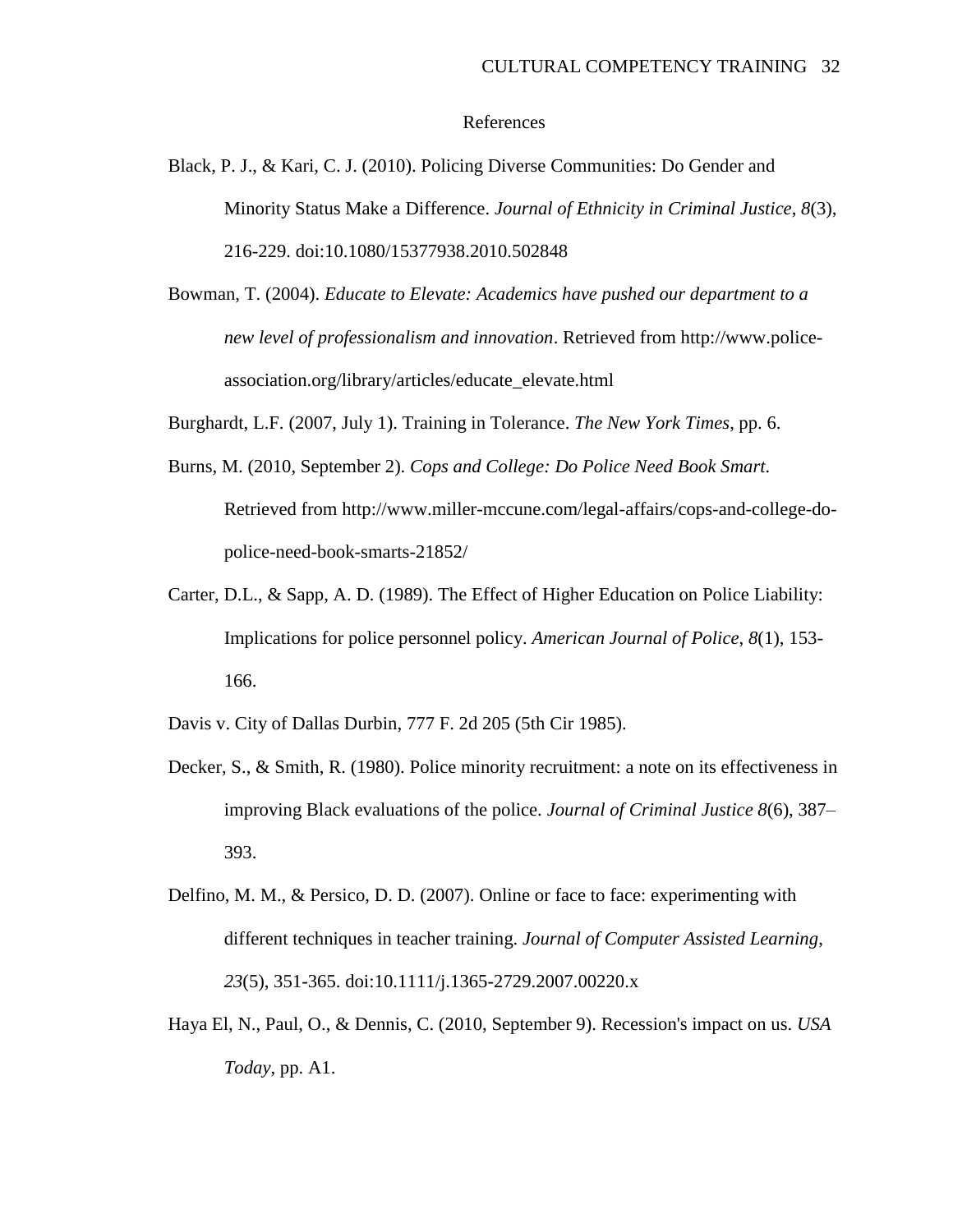- Geiman, D., & Black-Dennis, K. (2007). ACA responds to the training needs of the 21st century work force. *Corrections Today*, *69*(1), 20-23.
- Geiman, D. (2011). Online training: a high-quality, cost-effective solution. *Corrections Today*, *73*(2), 14-17.

Goldstein, H. (1977). *Policing a free society*. Cambridge, Mass.: Ballinger Pub. Co.

- Greene, J. R. (1989). Police officer satisfaction and community perceptions: implications community-oriented policing. *Journal of Research in Crime & Delinquency*, 26(2), 168-183.
- Hendricks, J. E. & Brown, M. (1995). Multicultural training for police officers. *Police Chief*, *62*(11), 44-48.
- Hendricks, J. E. & Brown, M. (1996). The future of cultural awareness training. *Police Chief*, *63*(11), 56-60.
- Hennessy, Stephen M., (1999). Thinking *Cop, Feeling Cop: A Study in Police Personalities*, (3ed). Gainesville, FL: Center for Application of Psychological Type, Inc.
- Hennessy, S. M., Warring, D.F., Arnott, J.S., Cornett-DeVito, M.M., Heuett Jr., G.H., (2000). *A cultural awareness trainer's manual for law enforcement officers*. Scottsdale, AZ: Leadership, Inc.
- Hennessy, S. M., Hendricks, C. & Hendricks, J. (2001). Cultural awareness and communication training: what works and what doesn"t. *Police Chief*, *68*(11), 15- 19.
- Hilal, S., & Erickson, T. (2010). The Minnesota police education requirement: a recent analysis. *FBI Law Enforcement Bulletin*, *79*(6), 17-21.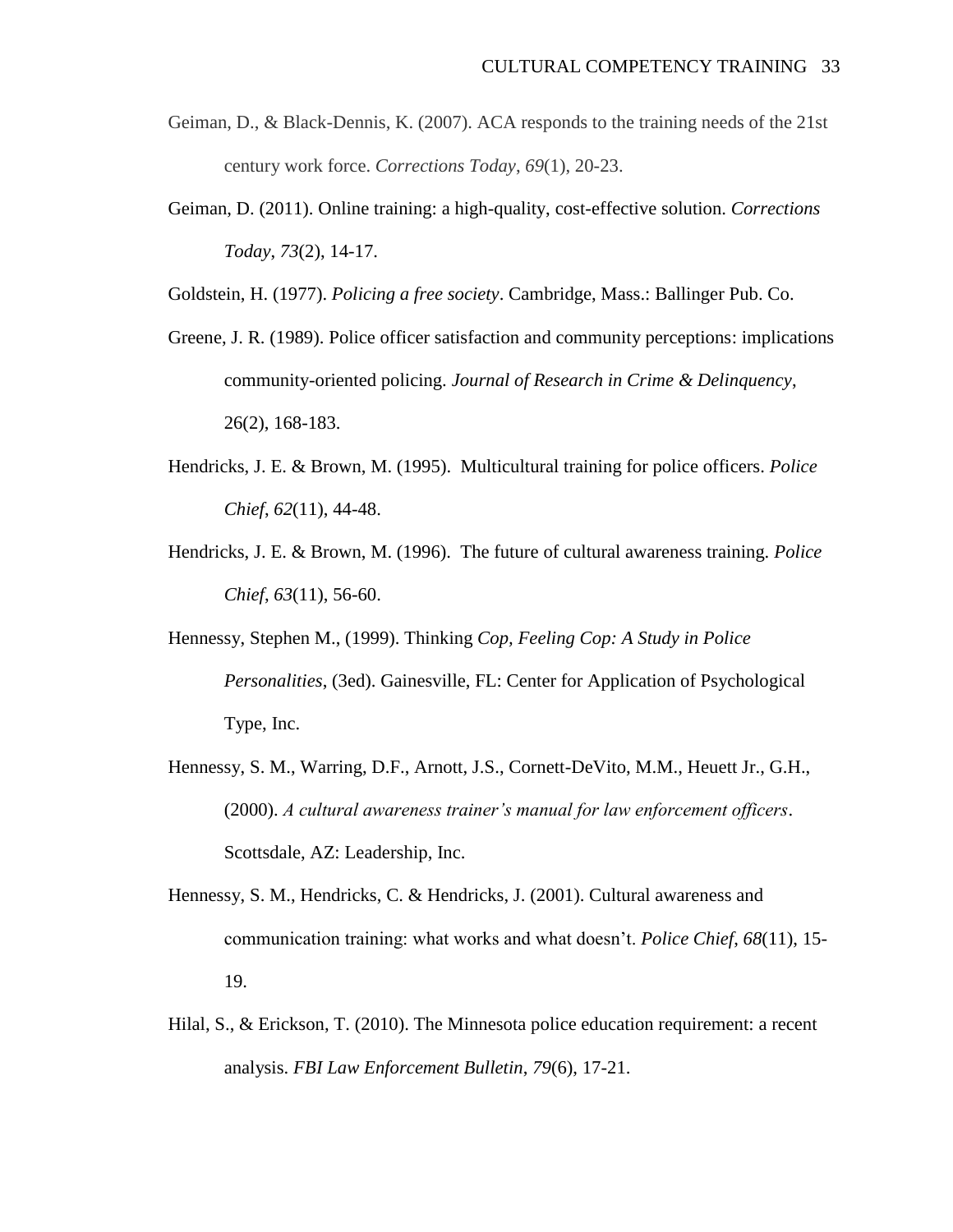- Johnson, K. (2006, September 18). Police agencies find it hard to require degrees. *USA Today*. Retrieved from www.usatoday.com
- Kenney, D. J. & R. P. McNamara. (1999). *Police and policing: contemporary issues*. Westport, Conn.: Praeger.
- Leal, J. (2009). E-learning and online education: implications for the future of law enforcement training. *World Future Review, 1*(3), 22-28.
- Radelet, L. A., & Carter, D. L. (1993). *The police and the community,* (5th ed.). New York: Macmillan College Pub. Co.
- Roberg, R. R. (1978). An analysis of the relationship among higher education, belief systems, and job performance of patrol officers. *Journal of Police Science and Administration, 6*(3), 336-344.
- Saunders Jr., C. B. (1970). *Upgrading the American police: education and training for better law enforcement.* Washington, D. C.: The Brookings Institution.
- Scott, W. (1986). College education requirements for police entry level and promotion: a study. *Journal of Police and Criminal Psychology, 2*(1), 16-17. doi:10.1007/BF02907519
- Sherman, L. W. (1980). Causes of police behavior: the current state of quantitative research. *Journal of Research in Crime & Delinquency*, *17*(1), 69-100.
- Sherman, L. (1987). Changes in Hiring of Police Would Arrest Trouble. *The Wall Street Journal*, *210,* 16.
- Shusta, R., Levine, D., Wong, H., Olson, A., & Harris, P. (2008). *Multicultural law enforcement: strategies for peacekeeping in a diverse society*. Upper Saddle River, NJ: Pearson/Prentice Hall.